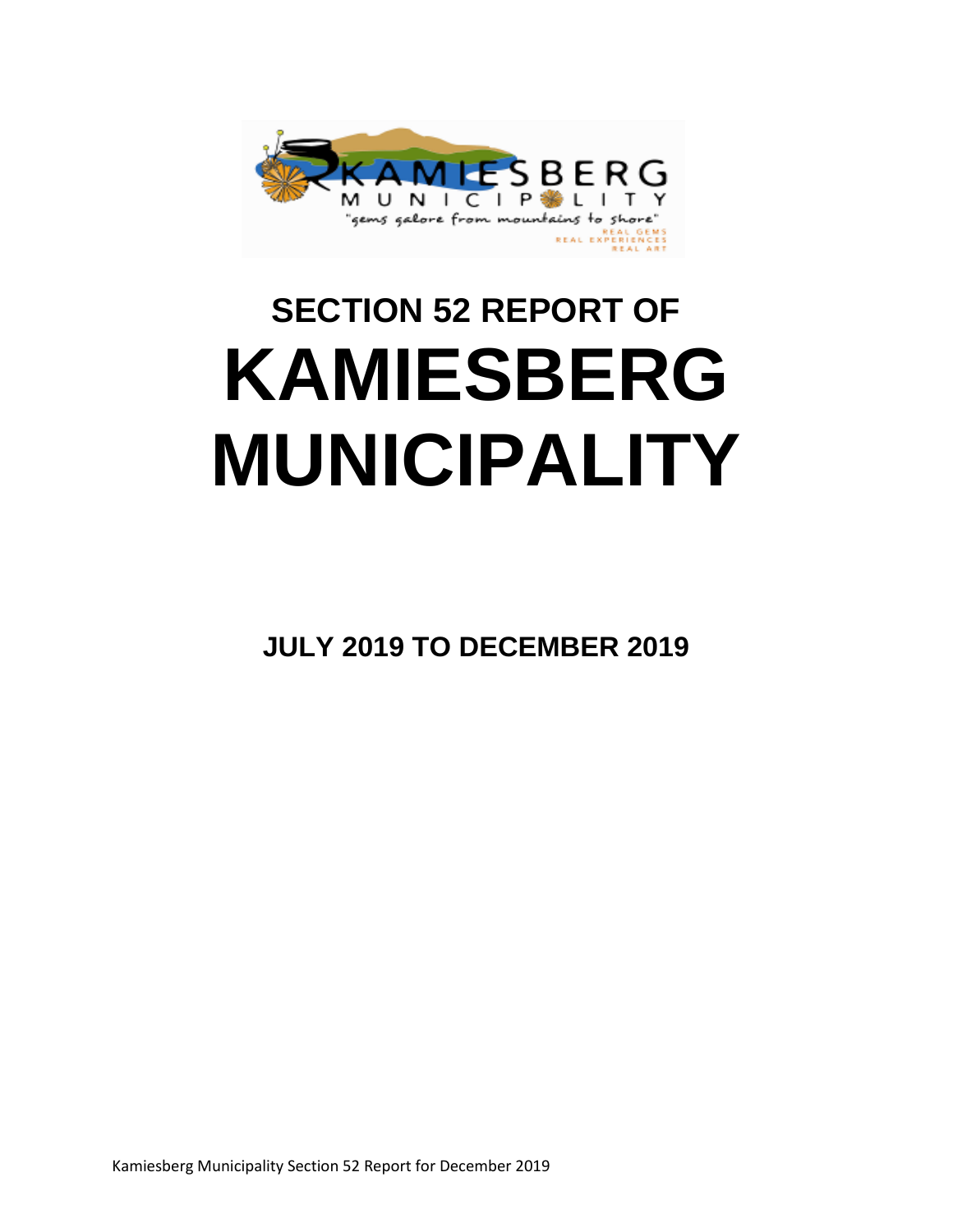# **The Mayor MUNICIPAL FINANCE MANAGEMENT ACT (MFMA): QUARTERLY REPORT FOR THE PERIOD ENDING 31 DECEMBER 2019 (QUARTERLY BUDGET STATEMENT) – 2019/2020 FINANCIAL YEAR**

## **1. PURPOSE**

To comply with section 52 of the MFMA, by providing a quarterly statement on the implementation of the budget and financial state of affairs of the municipality to the Council, as legislated.

## **2. STRATEGIC OBJECTIVE**

The strategic objective of this report is to ensure good governance, financial viability and optimal institutional transformation with capacity to execute its mandate.

## **3. REPORT FOR THE PERIOD ENDING 31 December 2019**

This report is based upon financial information, as at 31 December 2019 and available at the time of preparation. The C-Schedule is based on information from July 2018 to 31 December 2019. The financial results for the period ended 31 December 2019 is summarised as follows:

Statement of Financial Performance (SFP)

The SFP shown in Annexure B is prepared on a similar basis to its prescribed budget format, detailing by source, excluding capital transfers and contributions and including expenditure by type. The summary report indicates the following: 2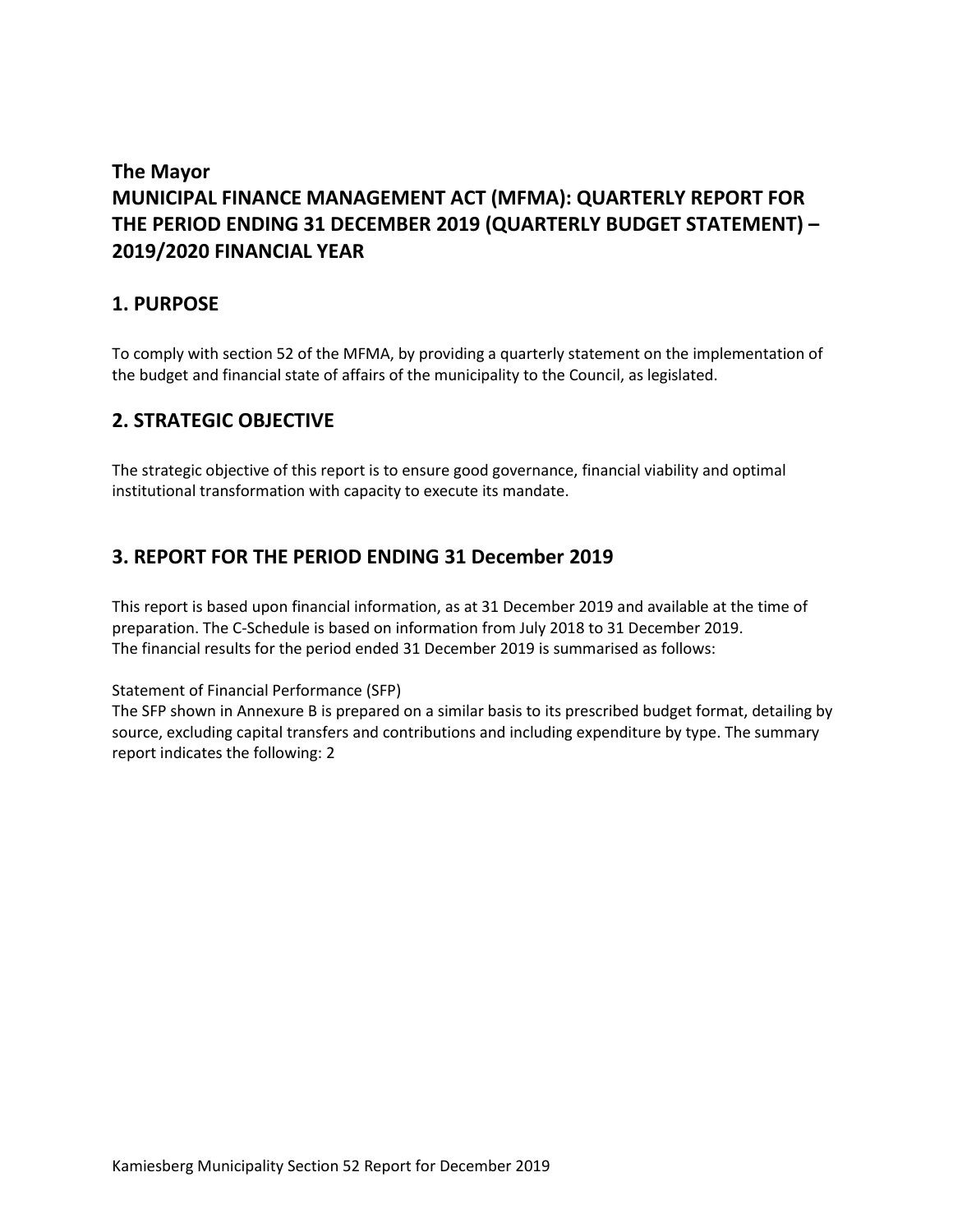## **Table of Contents**

- Financial Performance
- Reasons for variances
- CHART 1- Revenue by source
- CHART 2 Expenditure by type
- Table C3 Revenue and expenditure by vote
- CHART 5 Revenue by vote
- CHART 7 Expenditure by vote
- Summary Report Capital funding sources
- Cash Flow Statement
- Debtors Age analysis
- Creditors age analysis
- Allocation and grant receipts and expenditure
- **•** Employee Related Cost
- SCM Procurement Process
- Quality Certificate
- Annexure A: Report & Reportable matters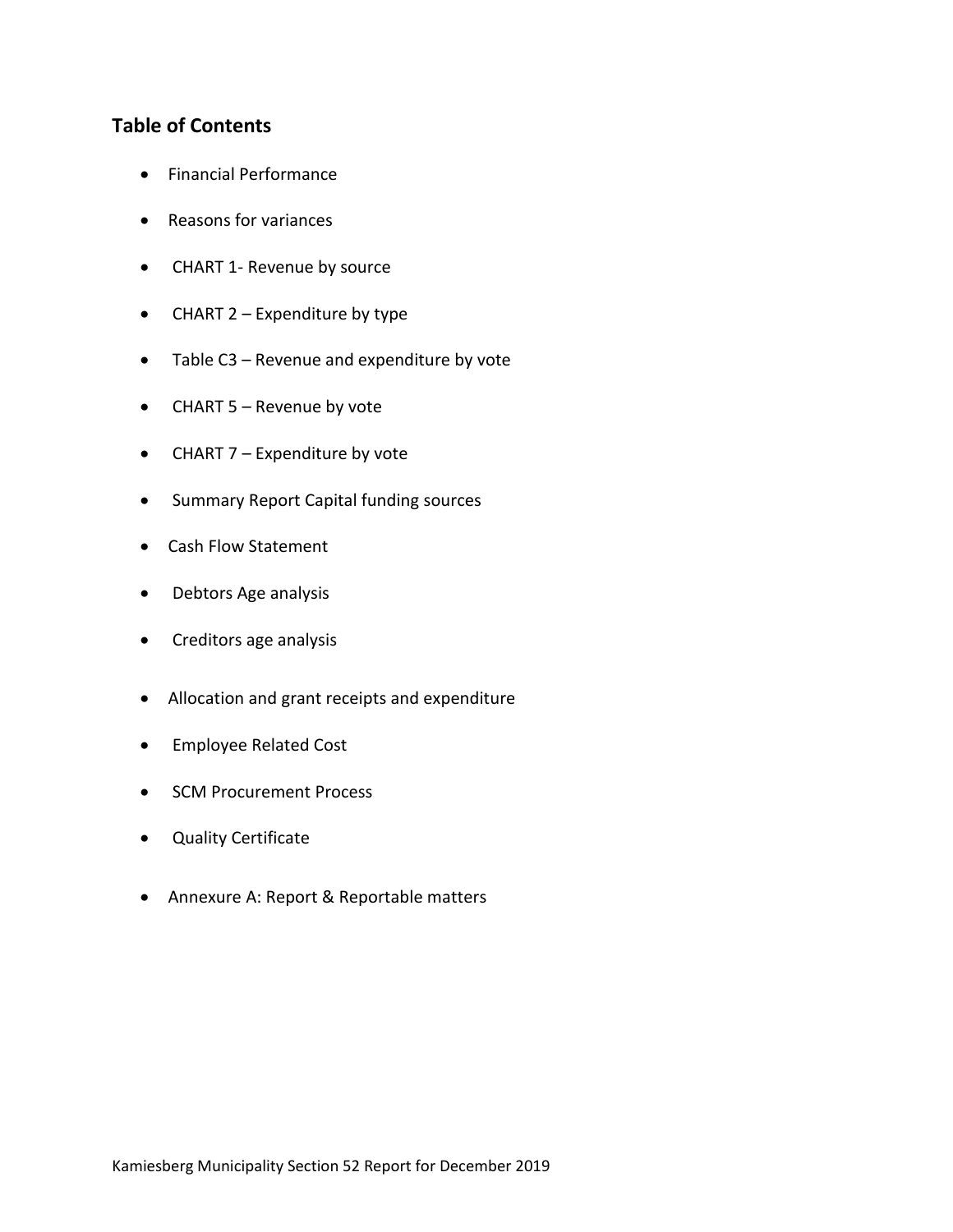# **Financial Performance**

#### **NC064 Kamiesberg - Table C4 Monthly Budget Statement - Financial Performance (revenue and expenditure) - M06 December**

|                                                                               |     | 2018/19        | Budget Year 2019/20 |                |                          |                          |                 |                |            |                          |
|-------------------------------------------------------------------------------|-----|----------------|---------------------|----------------|--------------------------|--------------------------|-----------------|----------------|------------|--------------------------|
| Description                                                                   | Ref | Audited        | Original            | Adjusted       | Monthly                  | YearTD                   | YearTD          | <b>YTD</b>     | <b>YTD</b> | <b>Full Year</b>         |
|                                                                               |     | Outcome        | Budget              | <b>Budget</b>  | actual                   | actual                   | budget          | variance       | variance   | Forecast                 |
| R thousands                                                                   |     |                |                     |                |                          |                          |                 |                | $\%$       |                          |
| Revenue By Source                                                             |     |                |                     |                |                          |                          |                 |                |            |                          |
| Property rates                                                                |     | 8,314          | 10,389              | 10,389         | $\overline{\phantom{a}}$ | 11,297                   | 5,195           | 6,103          | 117%       | 10,389                   |
| Service charges - electricity revenue                                         |     | 7,831          | 9,673               | 9,673          | 850                      | 4,654                    | 4,837           | (183)          | $-4%$      | 9,673                    |
| Service charges - water revenue                                               |     | 2,877          | 4,386               | 4,386          | 436                      | 2,459                    | 2,193           | 266            | 12%        | 4,386                    |
| Service charges - sanitation revenue                                          |     | 1,470          | 1,817               | 2,492          | 283                      | 970                      | 908             | 61             | 7%         | 2,492                    |
| Service charges - refuse revenue                                              |     | 1,315          | 1,764               | 1,764          | 203                      | 1,218                    | 882             | 336            | 38%        | 1,764                    |
| Rental of facilities and equipment                                            |     | 104            | 190                 | 190            | 17                       | 58                       | 95              | (37)           | $-39%$     | 190                      |
| Interest earned - external investments                                        |     | 412            | 12                  | 12             | $\overline{2}$           | 23                       | $6\phantom{1}6$ | 17             | 300%       | 12                       |
| Interest earned - outstanding debtors                                         |     | 6,711          | 4,306               | 4,306          | 648                      | 2,999                    | 2,153           | 846            | 39%        | 4,306                    |
| Dividends received                                                            |     |                |                     |                |                          |                          |                 |                |            |                          |
| Fines, penalties and forfeits                                                 |     | $\overline{7}$ | $\overline{c}$      | $\overline{2}$ | (267)                    | $\overline{1}$           | 1               | (0)            | -50%       | $\overline{2}$           |
| Licences and permits                                                          |     | 229            | $\overline{2}$      | $\overline{2}$ | 0                        | $\mathbf{0}$             | $\mathbf{1}$    | (0)            | $-59%$     | $\overline{2}$           |
| Agency services                                                               |     | 354            |                     |                |                          | ۳                        |                 |                |            |                          |
| Transfers and subsidies                                                       |     | 28,303         | 27,283              | 27,283         | 6,225                    | 17,857                   | 13,641          | 4,215          | 31%        | 27,283                   |
| Other revenue                                                                 |     | 4,005          | 2,078               | 2,078          | 1                        | 16                       | 1,039           | (1,023)        | $-98%$     | 2,078                    |
| Gains on disposal of PPE                                                      |     |                |                     |                | $\mathbf{0}$             | 383                      |                 | 383            | #DIV/0!    |                          |
| Total Revenue (excluding capital transfers and                                |     | 61,933         | 61,902              | 62,577         | 8,398                    | 41,935                   | 30,951          | 10,984         | 35%        | 62,577                   |
| contributions)                                                                |     |                |                     |                |                          |                          |                 |                |            |                          |
| <b>Expenditure By Type</b>                                                    |     |                |                     |                |                          |                          |                 |                |            |                          |
| Employ ee related costs                                                       |     | 23,518         | 25,330              | 23,330         | 2,186                    | 13,318                   | 12,665          | 653            | 5%         | 23,330                   |
| Remuneration of councillors                                                   |     | 2,476          | 2,765               | 2,765          | 211                      | 1,284                    | 1,383           | (99)           | $-7%$      | 2,765                    |
| Debt impairment                                                               |     | 14,267         | 8,131               | 8,131          | $\qquad \qquad -$        |                          | 4,066           | (4,066)        | $-100%$    | 8,131                    |
| Depreciation & asset impairment                                               |     | 17,443         | 16,860              | 16,860         | (295)                    | 67                       | 8,430           | (8, 363)       | -99%       | 16,860                   |
| Finance charges                                                               |     | 3,575          | 1,455               | 1,455          | $\qquad \qquad -$        | $\overline{\phantom{m}}$ | 727             | (727)          | 100%       | 1,455                    |
| <b>Bulk purchases</b>                                                         |     | 9,747          | 12,032              | 11,014         | 1,809                    | 2,170                    | 6,016           | (3, 846)       | $-64%$     | 11,014                   |
|                                                                               |     |                |                     |                |                          |                          |                 |                | 69%        | 1,972                    |
| Other materials                                                               |     | 1,574          | 2,107               | 1,972          | (148)                    | 1,782                    | 1,053           | 728            |            |                          |
| Contracted services                                                           |     | 4,701          | 3,023               | 3,023          | 280                      | 398                      | 1,512           | (1, 114)       | $-74%$     | 3,023                    |
| Transfers and subsidies                                                       |     | 20             | -                   | $\equiv$       | $\overline{\phantom{0}}$ | $\overline{\phantom{a}}$ | $\equiv$        | $\equiv$       |            | $\overline{\phantom{m}}$ |
| Other ex penditure                                                            |     | 10,943         | 8,034               | 6,084          | (55)                     | 1,561                    | 4,017           | (2, 457)       | $-61%$     | 6,084                    |
| Loss on disposal of PPE                                                       |     | (16)           |                     |                |                          |                          |                 |                |            |                          |
| <b>Total Expenditure</b>                                                      |     | 88,249         | 79,737              | 74,634         | 3,988                    | 20,579                   | 39,869          | (19, 290)      | $-48%$     | 74,634                   |
| Surplus/(Deficit)<br>rransiers and subsidies - capital (monetary allocations) |     | (26, 315)      | (17, 836)           | (12, 058)      | 4,410                    | 21,357                   | (8,918)         | 30,274         | (0)        | (12, 058)                |
| (National / Provincial and District)                                          |     | 19,502         | 7,553               | 7,553          | 6,071                    | 9,071                    | 3,777           | 5,294          | 0          | 7,553                    |
| (National / Provincial Departmental Agencies,                                 |     |                |                     |                |                          |                          |                 |                |            |                          |
| Households, Non-profit Institutions, Private Enterprises,                     |     |                |                     |                |                          |                          |                 |                |            |                          |
| Public Corporatons, Higher Educational Institutions)                          |     |                |                     |                |                          |                          |                 | -              |            |                          |
| Transfers and subsidies - capital (in-kind - all)                             |     |                |                     |                |                          |                          |                 |                |            |                          |
| Surplus/(Deficit) after capital transfers &                                   |     | (6, 813)       | (10, 283)           | (4, 505)       | 10,480                   | 30,427                   | (5, 141)        |                |            | (4, 505)                 |
| contributions                                                                 |     |                |                     |                |                          |                          |                 |                |            |                          |
|                                                                               |     |                |                     |                |                          |                          |                 | $\overline{a}$ |            |                          |
| <b>Tax ation</b>                                                              |     |                |                     |                |                          |                          |                 |                |            |                          |
| Surplus/(Deficit) after taxation                                              |     | (6, 813)       | (10, 283)           | (4, 505)       | 10,480                   | 30,427                   | (5, 141)        |                |            | (4, 505)                 |
| Attributable to minorities                                                    |     |                |                     |                |                          |                          |                 |                |            |                          |
| Surplus/(Deficit) attributable to municipality                                |     | (6, 813)       | (10, 283)           | (4, 505)       | 10,480                   | 30,427                   | (5, 141)        |                |            | (4, 505)                 |
| Share of surplus/ (deficit) of associate                                      |     |                |                     |                |                          |                          |                 |                |            |                          |
| Surplus/ (Deficit) for the year                                               |     | (6, 813)       | (10, 283)           | (4, 505)       | 10,480                   | 30,427                   | (5, 141)        |                |            | (4, 505)                 |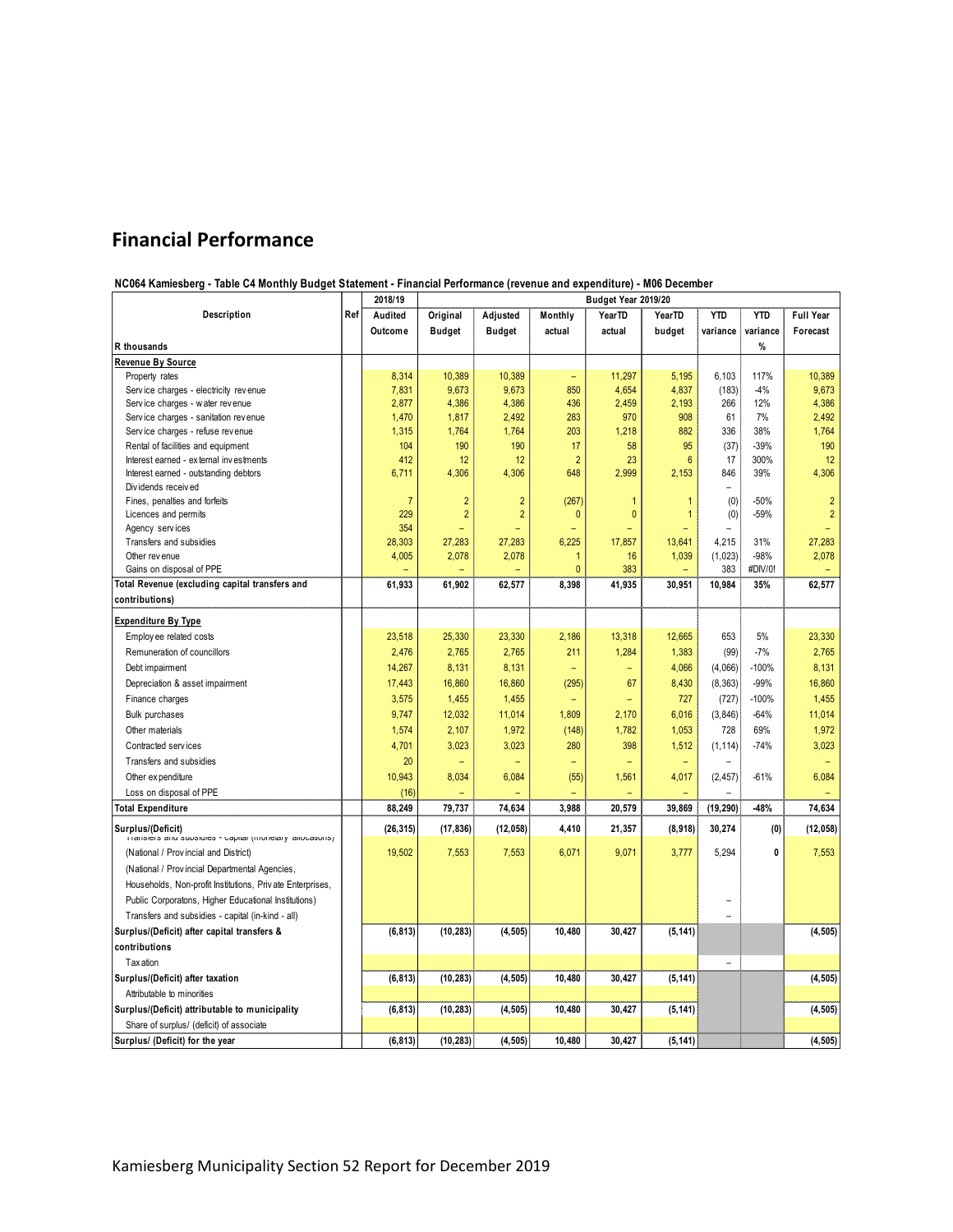#### **CHART 1**

**The following chart shows the revenue by source differences between the actual year to date figures and the budgeted year to date, CHART as per information above**

|                                                |     | 2018/19<br>Budget Year 2019/20 |                |                |                          |        |        |            |            |                  |  |
|------------------------------------------------|-----|--------------------------------|----------------|----------------|--------------------------|--------|--------|------------|------------|------------------|--|
| Description                                    | Ref | Audited                        | Original       | Adjusted       | Monthly                  | YearTD | YearTD | <b>YTD</b> | <b>YTD</b> | <b>Full Year</b> |  |
|                                                |     | Outcome                        | <b>Budget</b>  | <b>Budget</b>  | actual                   | actual | budget | variance   | variance   | Forecast         |  |
| R thousands                                    |     |                                |                |                |                          |        |        |            | %          |                  |  |
| <b>Revenue By Source</b>                       |     |                                |                |                |                          |        |        |            |            |                  |  |
| Property rates                                 |     | 8,314                          | 10,389         | 10,389         | $\overline{\phantom{0}}$ | 11,297 | 5,195  | 6,103      | 117%       | 10,389           |  |
| Service charges - electricity revenue          |     | 7,831                          | 9,673          | 9,673          | 850                      | 4,654  | 4,837  | (183)      | $-4%$      | 9,673            |  |
| Service charges - water revenue                |     | 2,877                          | 4,386          | 4,386          | 436                      | 2,459  | 2,193  | 266        | 12%        | 4,386            |  |
| Service charges - sanitation revenue           |     | 1,470                          | 1.817          | 2,492          | 283                      | 970    | 908    | 61         | 7%         | 2,492            |  |
| Service charges - refuse revenue               |     | 1,315                          | 1,764          | 1,764          | 203                      | 1,218  | 882    | 336        | 38%        | 1,764            |  |
| Rental of facilities and equipment             |     | 104                            | 190            | 190            | 17                       | 58     | 95     | (37)       | $-39%$     | 190              |  |
| Interest earned - external investments         |     | 412                            | 12             | 12             | $\overline{2}$           | 23     | 6      | 17         | 300%       | 12               |  |
| Interest earned - outstanding debtors          |     | 6,711                          | 4,306          | 4,306          | 648                      | 2,999  | 2,153  | 846        | 39%        | 4,306            |  |
| Dividends received                             |     |                                |                |                |                          |        |        |            |            |                  |  |
| Fines, penalties and forfeits                  |     |                                | $\overline{2}$ | $\overline{2}$ | (267)                    |        |        | (0)        | $-50%$     | $\overline{2}$   |  |
| Licences and permits                           |     | 229                            | $\overline{2}$ | $\overline{2}$ | $\Omega$                 |        |        | (0)        | $-59%$     | $\overline{2}$   |  |
| Agency services                                |     | 354                            |                |                |                          |        |        |            |            |                  |  |
| Transfers and subsidies                        |     | 28,303                         | 27,283         | 27,283         | 6,225                    | 17,857 | 13,641 | 4,215      | 31%        | 27,283           |  |
| Other revenue                                  |     | 4,005                          | 2,078          | 2,078          |                          | 16     | 1,039  | (1,023)    | $-98%$     | 2.078            |  |
| Gains on disposal of PPE                       |     |                                |                |                | 0                        | 383    |        | 383        | #DIV/0!    |                  |  |
| Total Revenue (excluding capital transfers and |     | 61,933                         | 61,902         | 62,577         | 8,398                    | 41,935 | 30,951 | 10,984     | 35%        | 62,577           |  |
| contributions)                                 |     |                                |                |                |                          |        |        |            |            |                  |  |

|  | NC064 Kamiesberg - Table C4 Monthly Budget Statement - Financial Performance (revenue and expenditure) - M06 December |  |  |
|--|-----------------------------------------------------------------------------------------------------------------------|--|--|
|  |                                                                                                                       |  |  |

#### **Comments**

The operating income for the month is R8 398 000.00, that include the Equitable Share, service charges

| is R1 772 000, Transfer and Grants is R 6 225 000 and interest earned outstanding debtors is R 648 000. |  |        |        |        |       |        |        |           |         |        |
|---------------------------------------------------------------------------------------------------------|--|--------|--------|--------|-------|--------|--------|-----------|---------|--------|
|                                                                                                         |  |        |        |        |       |        |        |           |         |        |
|                                                                                                         |  |        |        |        |       |        |        |           |         |        |
| <b>Expenditure By Type</b>                                                                              |  |        |        |        |       |        |        |           |         |        |
| Employ ee related costs                                                                                 |  | 23,518 | 25,330 | 23,330 | 2,186 | 13,318 | 12,665 | 653       | 5%      | 23,330 |
| Remuneration of councillors                                                                             |  | 2.476  | 2,765  | 2,765  | 211   | 1,284  | 1,383  | (99)      | $-7%$   | 2,765  |
| Debt impairment                                                                                         |  | 14,267 | 8,131  | 8,131  |       |        | 4,066  | (4,066)   | -100%   | 8,131  |
| Depreciation & asset impairment                                                                         |  | 17,443 | 16,860 | 16,860 | (295) | 67     | 8,430  | (8, 363)  | $-99%$  | 16,860 |
| Finance charges                                                                                         |  | 3,575  | 1,455  | 1,455  |       |        | 727    | (727)     | $-100%$ | 1,455  |
| <b>Bulk purchases</b>                                                                                   |  | 9.747  | 12,032 | 11,014 | 1,809 | 2,170  | 6,016  | (3,846)   | $-64%$  | 11,014 |
| Other materials                                                                                         |  | 1,574  | 2,107  | 1,972  | (148) | 1,782  | 1,053  | 728       | 69%     | 1,972  |
| Contracted services                                                                                     |  | 4,701  | 3,023  | 3,023  | 280   | 398    | 1,512  | (1, 114)  | $-74%$  | 3,023  |
| Transfers and subsidies                                                                                 |  | 20     |        |        |       |        |        |           |         |        |
| Other expenditure                                                                                       |  | 10,943 | 8,034  | 6,084  | (55)  | 1,561  | 4,017  | (2, 457)  | $-61%$  | 6,084  |
| Loss on disposal of PPE                                                                                 |  | (16)   |        |        |       |        |        |           |         |        |
| <b>Total Expenditure</b>                                                                                |  | 88,249 | 79,737 | 74,634 | 3,988 | 20,579 | 39,869 | (19, 290) | -48%    | 74,634 |

#### **Comments**

The operating expenditure for December 2019 is R3 988 000, Employee Related Cost is R 2 186 000, Bulk Purchases is R1 809 000 .

#### **CHART 3**

**The following chart shows the expenditure by type differences between the actual year to date figures and the budgeted year to date figure, Chart as per information above**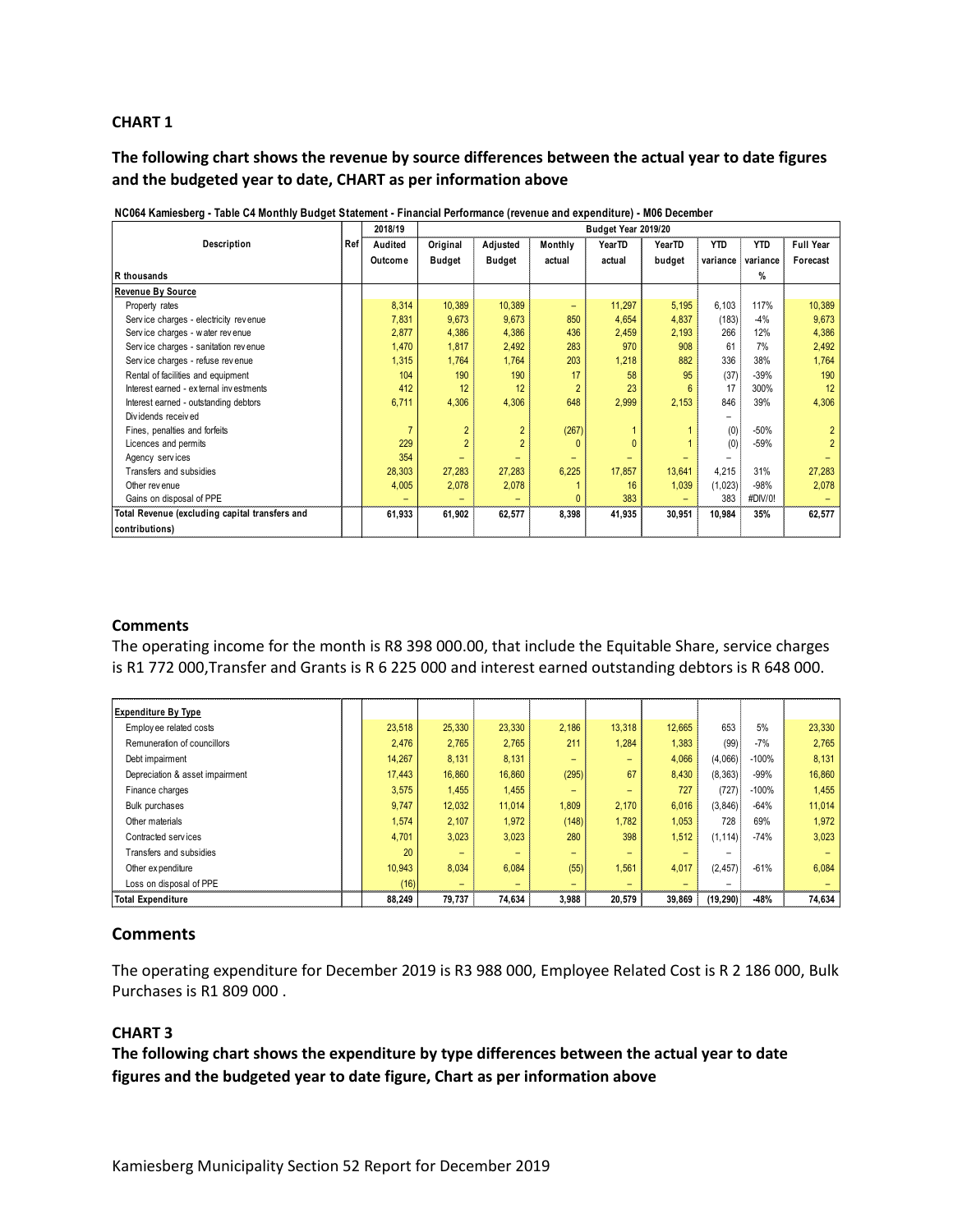|  |  | NC064 Kamiesberg - Table C3 Monthly Budget Statement - Financial Performance (revenue and expenditure by municipal vote) - M06 December |
|--|--|-----------------------------------------------------------------------------------------------------------------------------------------|
|  |  |                                                                                                                                         |

| <b>Vote Description</b>                 |                | 2018/19                  | Budget Year 2019/20      |                          |                          |                          |                          |                          |            |                          |
|-----------------------------------------|----------------|--------------------------|--------------------------|--------------------------|--------------------------|--------------------------|--------------------------|--------------------------|------------|--------------------------|
|                                         | Ref            | Audited                  | Original                 | Adjusted                 | Monthly                  | YearTD                   | <b>YearTD</b>            | <b>YTD</b>               | <b>YTD</b> | Full Year                |
|                                         |                | Outcome                  | <b>Budget</b>            | <b>Budget</b>            | actual                   | actual                   | budget                   | variance                 | variance   | Forecast                 |
| R thousands                             |                |                          |                          |                          |                          |                          |                          |                          | %          |                          |
| <b>Revenue by Vote</b>                  | $\mathbf{1}$   |                          |                          |                          |                          |                          |                          |                          |            |                          |
| Vote 01 - Executive & Council           |                | 4,367                    | 2.126                    | 2.126                    | 4                        | 405                      | 1.063                    | (658)                    | $-61.9%$   | 2,126                    |
| Vote 02 - Finance And Administration    |                | 50,179                   | 46,447                   | 46,447                   | 9,261                    | 35.863                   | 23,224                   | 12,640                   | 54.4%      | 46,447                   |
| Vote 03 - Community And Social Services |                | 1,300                    | 622                      | 622                      | 473                      | 740                      | 311                      | 429                      | 137.9%     | 622                      |
| Vote 04 - Sport & Recreation            |                |                          | $\overline{\phantom{0}}$ | $\overline{\phantom{a}}$ |                          |                          |                          | $\overline{\phantom{0}}$ |            | $\overline{\phantom{a}}$ |
| Vote 05 - Waste Management              |                | 1,856                    | 2,207                    | 2,207                    | 257                      | 1,532                    | 1,103                    | 429                      | 38.8%      | 2,207                    |
| Vote 06 - Water                         |                | 11,811                   | 4,934                    | 4,934                    | 3,506                    | 6,351                    | 2,467                    | 3.884                    | 157.5%     | 4,934                    |
| Vote 07 - Electricity                   |                | 9,022                    | 10,069                   | 10,069                   | 903                      | 4,947                    | 5,034                    | (87)                     | $-1.7%$    | 10,069                   |
| Vote 08 - Economic & Social Development |                | 1,128                    | 1,000                    | 1,000                    | (250)                    | 22                       | 500                      | (478)                    | $-95.7%$   | 1,000                    |
| Vote 09 - Technical And Roads           |                | 5                        | 9                        | 9                        |                          | 3                        | 4                        | (2)                      | $-41.3%$   | 9                        |
| Vote 10 - Waster Water Management       |                | 1,768                    | 2,042                    | 2,717                    | 314                      | 1,143                    | 1,021                    | 122                      | 11.9%      | 2,717                    |
| Vote 11 -                               |                |                          |                          |                          |                          |                          |                          | $\overline{\phantom{0}}$ |            |                          |
| Vote 12 -                               |                | $\overline{\phantom{0}}$ | $\overline{\phantom{0}}$ | $\overline{a}$           | $\overline{\phantom{0}}$ | $\overline{\phantom{0}}$ | $\overline{\phantom{0}}$ | $\overline{a}$           |            |                          |
| Vote 13 -                               |                | $\overline{\phantom{0}}$ | $\overline{a}$           | $\equiv$                 | $\overline{\phantom{0}}$ | $\overline{\phantom{0}}$ |                          | $\overline{\phantom{0}}$ |            |                          |
| Vote 14 -                               |                | $\overline{\phantom{0}}$ | $\overline{\phantom{0}}$ | $\qquad \qquad -$        | $\overline{\phantom{0}}$ | $\overline{\phantom{0}}$ | $\overline{\phantom{0}}$ | $\overline{\phantom{0}}$ |            |                          |
| Vote 15 - Other                         |                |                          |                          |                          |                          |                          |                          |                          |            |                          |
| <b>Total Revenue by Vote</b>            | $\overline{2}$ | 81,436                   | 69,455                   | 70,130                   | 14,468                   | 51,006                   | 34,727                   | 16,279                   | 46.9%      | 70,130                   |
| <b>Expenditure by Vote</b>              | 1              |                          |                          |                          |                          |                          |                          |                          |            |                          |
| Vote 01 - Executive & Council           |                | 16,348                   | 14,612                   | 14,112                   | 902                      | 5,229                    | 7,306                    | (2,077)                  | $-28.4%$   | 14,112                   |
| Vote 02 - Finance And Administration    |                | 42,814                   | 23,059                   | 20,709                   | (311)                    | 3,533                    | 11,529                   | (7,996)                  | $-69.4%$   | 20,709                   |
| Vote 03 - Community And Social Services |                | 187                      | 150                      | 150                      | $\overline{\phantom{0}}$ | 103                      | 75                       | 28                       | 37.8%      | 150                      |
| Vote 04 - Sport & Recreation            |                |                          |                          |                          |                          |                          |                          | $\qquad \qquad -$        |            |                          |
| Vote 05 - Waste Management              |                | 6,208                    | 5,867                    | 5,367                    | 422                      | 2,654                    | 2,934                    | (280)                    | $-9.5%$    | 5,367                    |
| Vote 06 - Water                         |                | 3,528                    | 5,317                    | 5,198                    | 279                      | 2,084                    | 2.658                    | (575)                    | $-21.6%$   | 5,198                    |
| Vote 07 - Electricity                   |                | 12,220                   | 21,231                   | 20,332                   | 1,962                    | 3,276                    | 10,616                   | (7, 339)                 | $-69.1%$   | 20,332                   |
| Vote 08 - Economic & Social Development |                | 2,752                    | 1,882                    | 1,882                    | 356                      | 1,148                    | 941                      | 207                      | 22.0%      | 1,882                    |
| Vote 09 - Technical And Roads           |                | 3,420                    | 7,446                    | 6,611                    | 343                      | 2,164                    | 3,723                    | (1, 559)                 | $-41.9%$   | 6,611                    |
| Vote 10 - Waster Water Management       |                | 772                      | 174                      | 174                      | 35                       | 388                      | 87                       | 301                      | 346.6%     | 174                      |
| Vote 11 -                               |                | $\overline{a}$           | $\overline{a}$           | $\overline{\phantom{0}}$ | $\overline{a}$           | $\overline{a}$           | $\overline{\phantom{0}}$ | $\overline{\phantom{0}}$ |            | $\overline{\phantom{0}}$ |
| Vote 12 -                               |                |                          |                          | $\qquad \qquad -$        | $\overline{\phantom{0}}$ |                          | $\overline{\phantom{0}}$ | $\overline{\phantom{0}}$ |            |                          |
| Vote 13 -                               |                |                          | $\overline{\phantom{0}}$ | $\overline{\phantom{a}}$ | $\overline{\phantom{0}}$ | $\overline{\phantom{0}}$ | $\overline{\phantom{0}}$ | $\overline{\phantom{0}}$ |            |                          |
| Vote 14 -                               |                | $\overline{\phantom{0}}$ | $\overline{\phantom{0}}$ | $\overline{\phantom{a}}$ | $\overline{\phantom{a}}$ | $\overline{\phantom{0}}$ | $\overline{\phantom{0}}$ | $\qquad \qquad -$        |            |                          |
| Vote 15 - Other                         |                |                          |                          |                          |                          |                          |                          | $\overline{\phantom{0}}$ |            |                          |
| <b>Total Expenditure by Vote</b>        | $\overline{2}$ | 88,249                   | 79,737                   | 74,534                   | 3,988                    | 20,579                   | 39,869                   | (19, 290)                | $-48.4%$   | 74,534                   |
| Surplus/ (Deficit) for the year         | $\overline{2}$ | (6, 813)                 | (10, 283)                | (4, 405)                 | 10,480                   | 30.427                   | (5, 141)                 | 35.568                   | $-691.8%$  | (4, 405)                 |

#### **Comments**

Expenditure for the month of December is R 3 231 000 with entails employees related cost, remuneration of councilors, bulk purchases for the current year, contracted services and other expenditure, the total expenditure from July 2017 till March 2018 is R26 278 000 that is 41.34% against the approved budget. Debt impairment and depreciation is only done on an annually basis that is why there is no expenditure up till March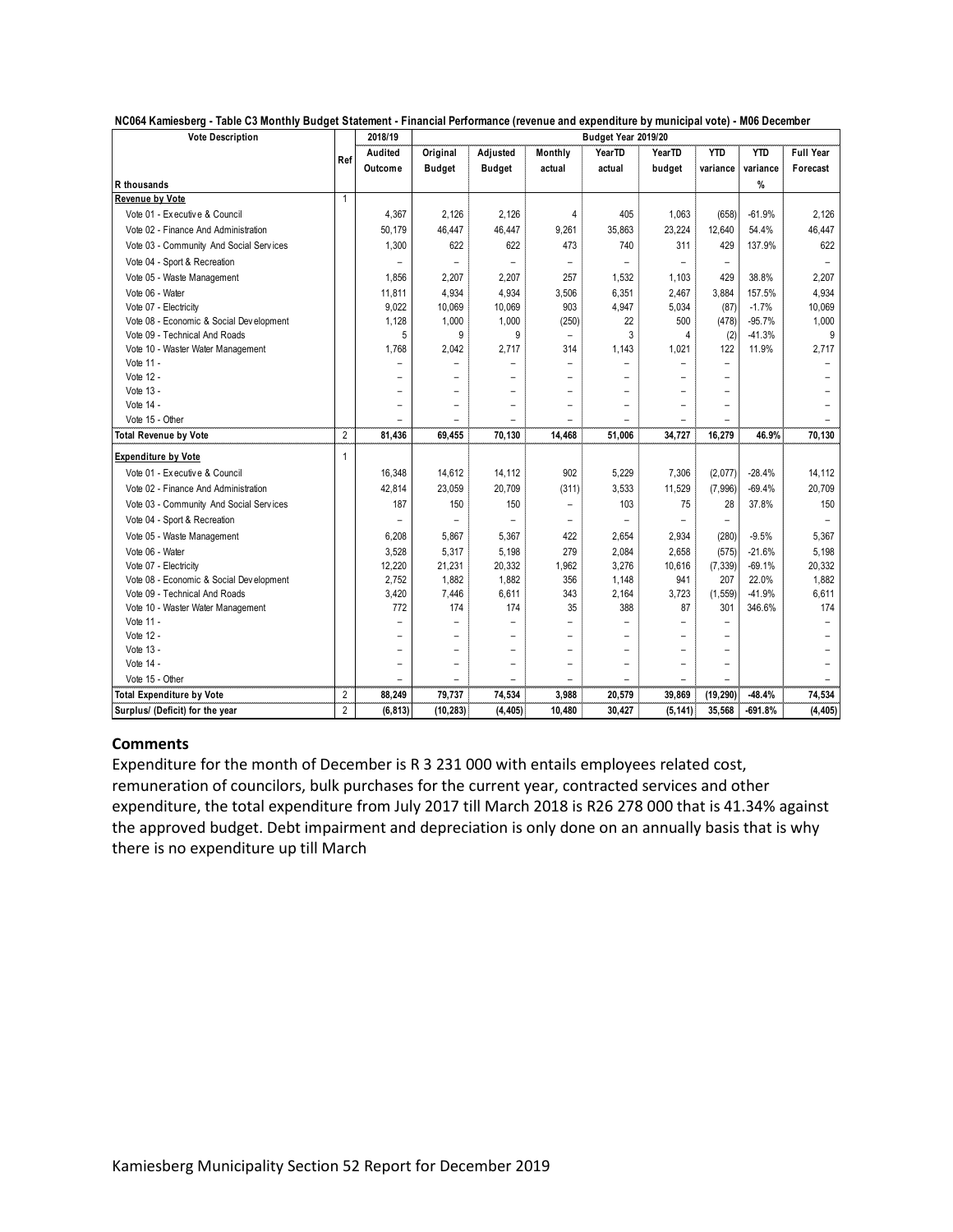| NC064 Kamiesberg - Table C3 Monthly Budget Statement - Financial Performance (revenue and expenditure by municipal vote) - M06 December |  |  |  |  |  |  |
|-----------------------------------------------------------------------------------------------------------------------------------------|--|--|--|--|--|--|
|-----------------------------------------------------------------------------------------------------------------------------------------|--|--|--|--|--|--|

| <b>Vote Description</b>                 |                | 2018/19        | Budget Year 2019/20      |                          |                          |                          |                          |                          |            |           |  |
|-----------------------------------------|----------------|----------------|--------------------------|--------------------------|--------------------------|--------------------------|--------------------------|--------------------------|------------|-----------|--|
|                                         | Ref            | Audited        | Original                 | Adjusted                 | Monthly                  | YearTD                   | <b>YearTD</b>            | <b>YTD</b>               | <b>YTD</b> | Full Year |  |
|                                         |                | Outcome        | <b>Budget</b>            | <b>Budget</b>            | actual                   | actual                   | budget                   | variance                 | variance   | Forecast  |  |
| R thousands                             |                |                |                          |                          |                          |                          |                          |                          | %          |           |  |
| <b>Revenue by Vote</b>                  | 1              |                |                          |                          |                          |                          |                          |                          |            |           |  |
| Vote 01 - Executive & Council           |                | 4,367          | 2.126                    | 2.126                    | $\overline{4}$           | 405                      | 1,063                    | (658)                    | $-61.9%$   | 2.126     |  |
| Vote 02 - Finance And Administration    |                | 50,179         | 46.447                   | 46,447                   | 9,261                    | 35.863                   | 23,224                   | 12,640                   | 54.4%      | 46,447    |  |
| Vote 03 - Community And Social Services |                | 1,300          | 622                      | 622                      | 473                      | 740                      | 311                      | 429                      | 137.9%     | 622       |  |
| Vote 04 - Sport & Recreation            |                |                | $\overline{\phantom{0}}$ | $\overline{\phantom{a}}$ |                          |                          |                          | $\qquad \qquad -$        |            |           |  |
| Vote 05 - Waste Management              |                | 1,856          | 2,207                    | 2,207                    | 257                      | 1,532                    | 1,103                    | 429                      | 38.8%      | 2,207     |  |
| Vote 06 - Water                         |                | 11,811         | 4,934                    | 4,934                    | 3,506                    | 6,351                    | 2,467                    | 3.884                    | 157.5%     | 4,934     |  |
| Vote 07 - Electricity                   |                | 9,022          | 10,069                   | 10,069                   | 903                      | 4,947                    | 5,034                    | (87)                     | $-1.7%$    | 10,069    |  |
| Vote 08 - Economic & Social Development |                | 1,128          | 1,000                    | 1,000                    | (250)                    | 22                       | 500                      | (478)                    | $-95.7%$   | 1,000     |  |
| Vote 09 - Technical And Roads           |                | 5              | 9                        | 9                        |                          | 3                        | 4                        | (2)                      | $-41.3%$   | 9         |  |
| Vote 10 - Waster Water Management       |                | 1,768          | 2,042                    | 2,717                    | 314                      | 1,143                    | 1,021                    | 122                      | 11.9%      | 2,717     |  |
| Vote 11 -                               |                |                |                          | $\overline{a}$           | $\overline{a}$           |                          |                          | $\overline{a}$           |            |           |  |
| Vote 12 -                               |                |                | $\overline{\phantom{0}}$ | $\overline{\phantom{0}}$ | $\overline{\phantom{0}}$ | $\overline{\phantom{0}}$ |                          | $\overline{\phantom{0}}$ |            |           |  |
| Vote 13 -                               |                |                | $\overline{a}$           | $\overline{a}$           | $\overline{\phantom{0}}$ | $\overline{\phantom{0}}$ |                          | $\overline{\phantom{0}}$ |            |           |  |
| Vote 14 -                               |                |                | $\overline{\phantom{0}}$ | $\overline{\phantom{a}}$ |                          | $\overline{\phantom{0}}$ | $\overline{\phantom{0}}$ | $\overline{\phantom{0}}$ |            |           |  |
| Vote 15 - Other                         |                |                |                          |                          |                          |                          |                          |                          |            |           |  |
| <b>Total Revenue by Vote</b>            | $\overline{2}$ | 81,436         | 69,455                   | 70,130                   | 14,468                   | 51,006                   | 34,727                   | 16,279                   | 46.9%      | 70,130    |  |
| <b>Expenditure by Vote</b>              | 1              |                |                          |                          |                          |                          |                          |                          |            |           |  |
| Vote 01 - Executive & Council           |                | 16,348         | 14,612                   | 14,112                   | 902                      | 5,229                    | 7,306                    | (2,077)                  | $-28.4%$   | 14,112    |  |
| Vote 02 - Finance And Administration    |                | 42.814         | 23,059                   | 20,709                   | (311)                    | 3,533                    | 11,529                   | (7,996)                  | $-69.4%$   | 20,709    |  |
| Vote 03 - Community And Social Services |                | 187            | 150                      | 150                      | $\overline{a}$           | 103                      | 75                       | 28                       | 37.8%      | 150       |  |
| Vote 04 - Sport & Recreation            |                | $\overline{a}$ | $\overline{\phantom{0}}$ | $\overline{a}$           | $\overline{\phantom{a}}$ |                          | $\overline{\phantom{0}}$ | $\qquad \qquad -$        |            |           |  |
| Vote 05 - Waste Management              |                | 6,208          | 5.867                    | 5,367                    | 422                      | 2,654                    | 2.934                    | (280)                    | $-9.5%$    | 5.367     |  |
| Vote 06 - Water                         |                | 3,528          | 5,317                    | 5,198                    | 279                      | 2,084                    | 2,658                    | (575)                    | $-21.6%$   | 5,198     |  |
| Vote 07 - Electricity                   |                | 12,220         | 21,231                   | 20,332                   | 1,962                    | 3,276                    | 10,616                   | (7, 339)                 | $-69.1%$   | 20,332    |  |
| Vote 08 - Economic & Social Development |                | 2,752          | 1,882                    | 1,882                    | 356                      | 1,148                    | 941                      | 207                      | 22.0%      | 1,882     |  |
| Vote 09 - Technical And Roads           |                | 3,420          | 7,446                    | 6,611                    | 343                      | 2,164                    | 3,723                    | (1, 559)                 | $-41.9%$   | 6,611     |  |
| Vote 10 - Waster Water Management       |                | 772            | 174                      | 174                      | 35                       | 388                      | 87                       | 301                      | 346.6%     | 174       |  |
| Vote 11 -                               |                |                | $\overline{\phantom{0}}$ | $\overline{\phantom{0}}$ | $\overline{\phantom{0}}$ | $\overline{a}$           | $\overline{a}$           | $\overline{a}$           |            |           |  |
| Vote 12 -                               |                |                | $\overline{\phantom{0}}$ | $\overline{a}$           | $\overline{a}$           |                          | $\overline{a}$           |                          |            |           |  |
| Vote 13 -                               |                |                | $\overline{\phantom{0}}$ | $\qquad \qquad -$        | $\overline{a}$           | $\overline{\phantom{0}}$ | $\overline{\phantom{0}}$ | $\overline{\phantom{0}}$ |            |           |  |
| Vote 14 -                               |                |                | $\overline{\phantom{0}}$ | $\qquad \qquad -$        |                          | $\overline{\phantom{0}}$ | $\overline{\phantom{0}}$ | $\overline{\phantom{0}}$ |            |           |  |
| Vote 15 - Other                         |                |                |                          |                          |                          |                          |                          | $\overline{a}$           |            |           |  |
| <b>Total Expenditure by Vote</b>        | $\overline{2}$ | 88,249         | 79,737                   | 74,534                   | 3,988                    | 20,579                   | 39,869                   | (19, 290)                | $-48.4%$   | 74,534    |  |
| Surplus/ (Deficit) for the year         | $\overline{2}$ | (6, 813)       | (10, 283)                | (4, 405)                 | 10,480                   | 30,427                   | (5, 141)                 | 35,568                   | $-691.8%$  | (4, 405)  |  |

## **Capital expenditure report**

**The Capital expenditure report shown in Annexure B has been prepared on the basis of the format required by the National Treasury.** 

**The summary report below shows the capital funding sources**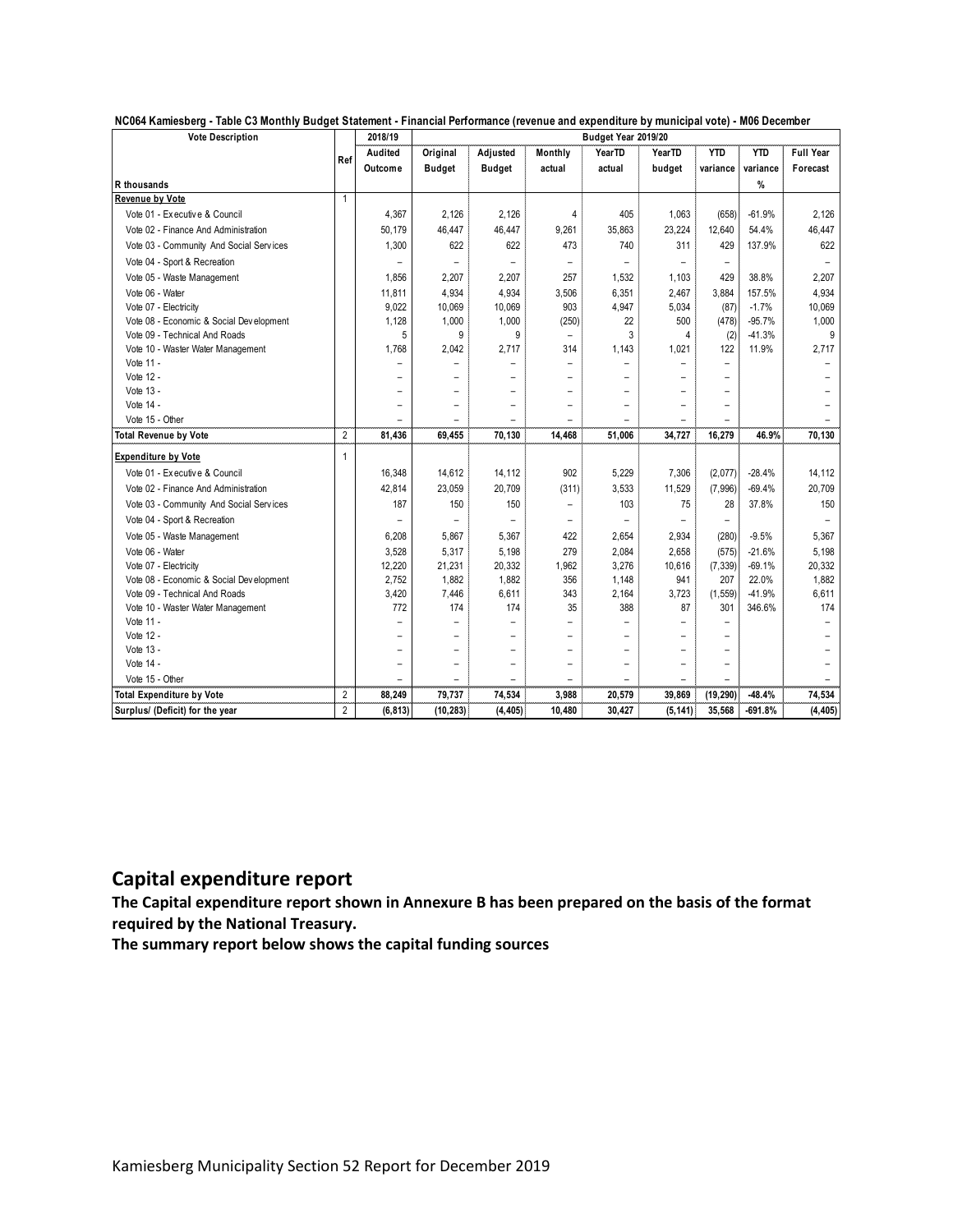**NC064 Kamiesberg - Table C5 Monthly Budget Statement - Capital Expenditure (municipal vote, functional classification and funding) - M06 December**

|                                                       |                | 2018/19                  |                          |                          |                          | Budget Year 2019/20      |                          |                          |            |                          |
|-------------------------------------------------------|----------------|--------------------------|--------------------------|--------------------------|--------------------------|--------------------------|--------------------------|--------------------------|------------|--------------------------|
| <b>Vote Description</b>                               | Ref            | Audited                  | Original                 | Adjusted                 | Monthly                  | YearTD                   | YearTD                   | <b>YTD</b>               | <b>YTD</b> | <b>Full Year</b>         |
|                                                       |                | Outcome                  | <b>Budget</b>            | <b>Budget</b>            | actual                   | actual                   | budget                   | variance                 | variance   | Forecast                 |
| R thousands                                           | 1              |                          |                          |                          |                          |                          |                          |                          | %          |                          |
| Multi-Year expenditure appropriation                  | 2              |                          |                          |                          |                          |                          |                          |                          |            |                          |
| Vote 01 - Executive & Council                         |                | ۰                        |                          | ۰                        | ۰                        | $\overline{a}$           |                          | ۰                        |            |                          |
| Vote 02 - Finance And Administration                  |                | ۰                        | ۰                        | ۰                        | ۰                        | ۰                        | ۳                        | ۰                        |            |                          |
| Vote 03 - Community And Social Services               |                | ۰                        | ۰                        | ۰                        | ۰                        | $\overline{\phantom{m}}$ | ۳                        | ۰                        |            |                          |
| Vote 04 - Sport & Recreation                          |                | ۰                        | ۰                        | ۰                        | ۳                        | ۰                        | ۳                        | ۰                        |            |                          |
| Vote 05 - Waste Management                            |                |                          |                          |                          |                          | ۳                        |                          |                          |            |                          |
| Vote 06 - Water                                       |                |                          |                          |                          |                          | ۳                        |                          |                          |            |                          |
| Vote 07 - Electricity                                 |                |                          |                          |                          |                          | L,                       |                          |                          |            |                          |
| Vote 08 - Economic & Social Development               |                |                          | ۰                        | ۰                        | ۰                        | ۰                        | ۳                        | ۰                        |            |                          |
| Vote 09 - Technical And Roads                         |                | ۰                        | ۰                        | ۰                        | ۰                        | ۰                        | ۳                        | ۰                        |            |                          |
| Vote 10 - Waster Water Management                     |                | ۰                        | ۰                        | ۰                        | L.                       | ۰                        | L.                       | ۰                        |            |                          |
| Vote 11 -                                             |                |                          |                          |                          |                          |                          |                          |                          |            |                          |
|                                                       |                |                          |                          |                          |                          |                          |                          |                          |            |                          |
| Vote 12 -                                             |                |                          |                          |                          |                          |                          |                          |                          |            |                          |
| Vote 13 -                                             |                |                          |                          | ۰                        | $\overline{a}$           | ۳                        | $\overline{a}$           |                          |            |                          |
| Vote 14 -                                             |                | ۰                        | ۰                        | ۰                        | ۰                        | $\overline{\phantom{m}}$ | ۳                        | $\overline{a}$           |            |                          |
| Vote 15 - Other                                       |                | ۰                        | ۰                        | $\overline{a}$           | $\overline{\phantom{0}}$ | $\overline{\phantom{m}}$ | $\overline{\phantom{0}}$ | $\overline{\phantom{m}}$ |            | $\overline{\phantom{0}}$ |
| Total Capital Multi-year expenditure                  | 4,7            | $\overline{\phantom{0}}$ | ۰                        | ۰                        | $\overline{\phantom{a}}$ | $\overline{\phantom{a}}$ | $\overline{\phantom{a}}$ | ۰                        |            |                          |
| Single Year expenditure appropriation                 | $\overline{2}$ |                          |                          |                          |                          |                          |                          |                          |            |                          |
| Vote 01 - Executive & Council                         |                | ۳                        |                          | ÷                        | 11                       | 11                       | $\overline{a}$           | 11                       | #DIV/0!    |                          |
| Vote 02 - Finance And Administration                  |                |                          |                          |                          | 3,252                    | 3,252                    |                          | 3,252                    | #DIV/0!    |                          |
| Vote 03 - Community And Social Services               |                | L.                       | 2,720                    | 2,720                    | ۳                        | ۰                        | 1,360                    | (1, 360)                 | $-100%$    | 2,720                    |
| Vote 04 - Sport & Recreation                          |                | ۰                        | ٠                        | ۰                        | ۰                        | $\overline{\phantom{a}}$ | $\overline{\phantom{a}}$ | $\overline{\phantom{a}}$ |            |                          |
| Vote 05 - Waste Management                            |                | ۰                        | ٠                        | ۰                        | $\overline{\phantom{a}}$ | ٠                        | ۰                        | ÷                        |            |                          |
| Vote 06 - Water                                       |                |                          | 4,833                    | 4,833                    | 1,117                    | 4,751                    | 2,417                    | 2,334                    | 97%        | 4,833                    |
| Vote 07 - Electricity                                 |                | L                        |                          |                          |                          |                          |                          |                          |            |                          |
| Vote 08 - Economic & Social Development               |                | ۰                        | ۰                        | ۰                        | ۳                        | ÷                        | ۳                        | ÷                        |            |                          |
| Vote 09 - Technical And Roads                         |                | ۰                        | ۰                        | ۰                        | 270                      | 270                      | ۳                        | 270                      | #DIV/0!    |                          |
| Vote 10 - Waster Water Management                     |                | ۰                        | ٠                        | ۰                        | ۰                        | $\overline{\phantom{m}}$ | ۰                        | $\overline{\phantom{a}}$ |            |                          |
| Vote 11 -                                             |                | L,                       |                          | ۰                        |                          | ۳                        | $\overline{a}$           | ۰                        |            |                          |
| Vote 12 -                                             |                |                          |                          | L,                       | ۳                        | ۳                        | L                        |                          |            |                          |
| Vote 13 -                                             |                |                          |                          |                          |                          |                          |                          |                          |            |                          |
| Vote 14 -                                             |                | ۰                        | ÷                        | ۰                        | ۰                        | ÷                        | ۳                        | ۰                        |            |                          |
| Vote 15 - Other                                       |                | ۰                        |                          |                          |                          | ۰                        |                          | ۰                        |            |                          |
|                                                       | 4              | ۳                        |                          |                          |                          |                          | 3,777                    |                          | 119%       |                          |
| Total Capital single-year expenditure                 |                | ÷.                       | 7,553<br>7,553           | 7,553<br>7,553           | 4,650<br>4,650           | 8,284<br>8,284           | 3,777                    | 4,507<br>4,507           | 119%       | 7,553<br>7,553           |
| <b>Total Capital Expenditure</b>                      |                |                          |                          |                          |                          |                          |                          |                          |            |                          |
| Capital Expenditure - Functional Classification       |                |                          |                          |                          |                          |                          |                          |                          |            |                          |
| Governance and administration                         |                |                          |                          |                          | 3,263                    | 3,263                    |                          | 3,263                    | #DIV/0!    |                          |
| Executive and council                                 |                | ÷                        | ÷                        | ۳                        | 11                       | 11                       | $\equiv$                 | 11                       | #DIV/0!    |                          |
| Finance and administration                            |                | Ξ                        | ÷                        | ۳                        | 3,252                    | 3,252                    | Ξ                        | 3,252                    | #DIV/0!    |                          |
| Internal audit                                        |                |                          |                          |                          |                          |                          |                          |                          |            |                          |
| Community and public safety                           |                | $\overline{a}$           | 2,720                    | 2,720                    | $\overline{\phantom{0}}$ | $\overline{\phantom{0}}$ | 1,360                    | (1,360)                  | $-100%$    | 2,720                    |
| Community and social services                         |                | ÷                        |                          |                          | ÷,                       | $\overline{\phantom{a}}$ |                          |                          |            |                          |
| Sport and recreation                                  |                | ÷                        | 2,720                    | 2,720                    |                          |                          | 1,360                    | (1, 360)                 | $-100%$    | 2,720                    |
| Public safety                                         |                |                          |                          |                          |                          |                          |                          |                          |            |                          |
| Housing                                               |                |                          |                          |                          |                          |                          |                          |                          |            |                          |
| Health                                                |                |                          |                          |                          |                          |                          |                          |                          |            |                          |
| Economic and environmental services                   |                | L,                       | L,                       | ÷                        | 270                      | 270                      |                          | 270                      | #DIV/0!    |                          |
| Planning and development                              |                | ÷,                       | -                        | $\overline{\phantom{0}}$ | Ξ                        | $\equiv$                 | $\overline{\phantom{0}}$ | $\qquad \qquad -$        |            |                          |
| Road transport                                        |                | ÷,                       | $\overline{\phantom{0}}$ | ÷                        | 270                      | 270                      | $\equiv$                 | 270                      | #DIV/0!    |                          |
| Environmental protection                              |                |                          |                          |                          |                          |                          |                          | ٠                        |            |                          |
| <b>Trading services</b>                               |                | -                        | 4,833                    | 4,833                    | 1,117                    | 4,751                    | 2,417                    | 2,334                    | 97%        | 4,833                    |
| Energy sources                                        |                | $\overline{\phantom{0}}$ |                          | -                        | $\overline{\phantom{0}}$ | ٠                        |                          | $\overline{\phantom{m}}$ |            |                          |
| Water management                                      |                | ÷,                       | 4,833                    | 4,833                    | 1,117                    | 4,751                    | 2,417                    | 2,334                    | 97%        | 4,833                    |
| Waste water management                                |                | ÷                        |                          | ٠                        | ٠                        | -                        |                          |                          |            |                          |
| Waste management                                      |                | ÷,                       | Ξ                        | ÷                        | ÷,                       | $\overline{\phantom{0}}$ | Ξ                        | ۳                        |            |                          |
| Other                                                 |                | Ξ                        |                          |                          |                          |                          |                          | ۰                        |            |                          |
| Total Capital Expenditure - Functional Classification | 3              | $\overline{a}$           | 7,553                    | 7,553                    | 4,650                    | 8,284                    | 3,777                    | 4,507                    | 119%       | 7,553                    |
|                                                       |                |                          |                          |                          |                          |                          |                          |                          |            |                          |
| Funded by:                                            |                |                          |                          |                          |                          |                          |                          |                          |            |                          |
| National Government                                   |                | ÷,                       | 2,720                    | 2,720                    | Ξ                        | Ξ                        | 1,360                    | (1,360)                  | $-100%$    | 2,720                    |
| Prov incial Gov ernment                               |                | Ξ                        |                          | $\overline{\phantom{0}}$ | 270                      | 270                      | $\equiv$                 | 270                      | #DIV/0!    |                          |
| <b>District Municipality</b>                          |                |                          |                          |                          |                          |                          |                          | $\overline{\phantom{a}}$ |            |                          |
| Other transfers and grants                            |                |                          |                          |                          |                          |                          |                          | $\overline{a}$           |            |                          |
| Transfers recognised - capital                        |                | $\overline{\phantom{0}}$ | 2,720                    | 2,720                    | 270                      | 270                      | 1,360                    | (1,090)                  | $-80%$     | 2,720                    |
| Borrowing                                             | 6              |                          |                          |                          |                          |                          |                          | $\overline{a}$           |            |                          |
| Internally generated funds                            |                | ÷                        | 4,833                    | 4,833                    | 4,381                    | 8,014                    | 2,417                    | 5,598                    | 232%       | 4,833                    |
| <b>Total Capital Funding</b>                          |                |                          | 7,553                    | 7,553                    | 4,650                    | 8,284                    | 3,777                    | 4,507                    | 119%       | 7,553                    |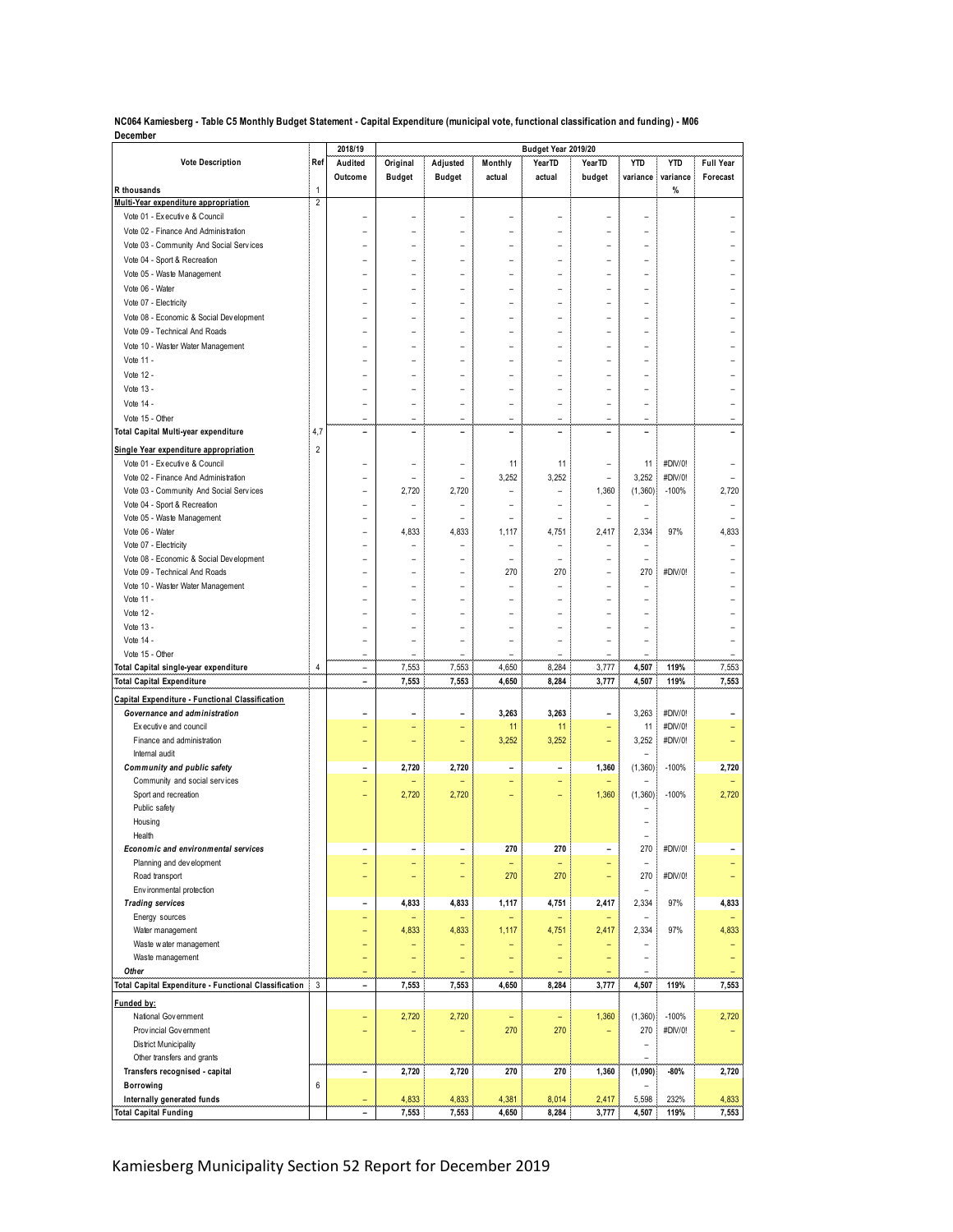#### **Notes**

**Please note Revenue by vote includes capital revenue and it is a different sheet as per the C-Schedule as to Revenue by source that excludes Capital revenue resulting in a difference in total revenue.** 

Water Services - Funding from MIG for the Kamieskroon-Ground Water Desalination, Bulk Water, Borehole Development & Reservoir

**Community Services** – Funding from EPWP for the Upgrading of Gravel Road

**Sport and Recreation** – funding from MIG for the Upgrading of the Kharkams Sport Facilities-Phase 2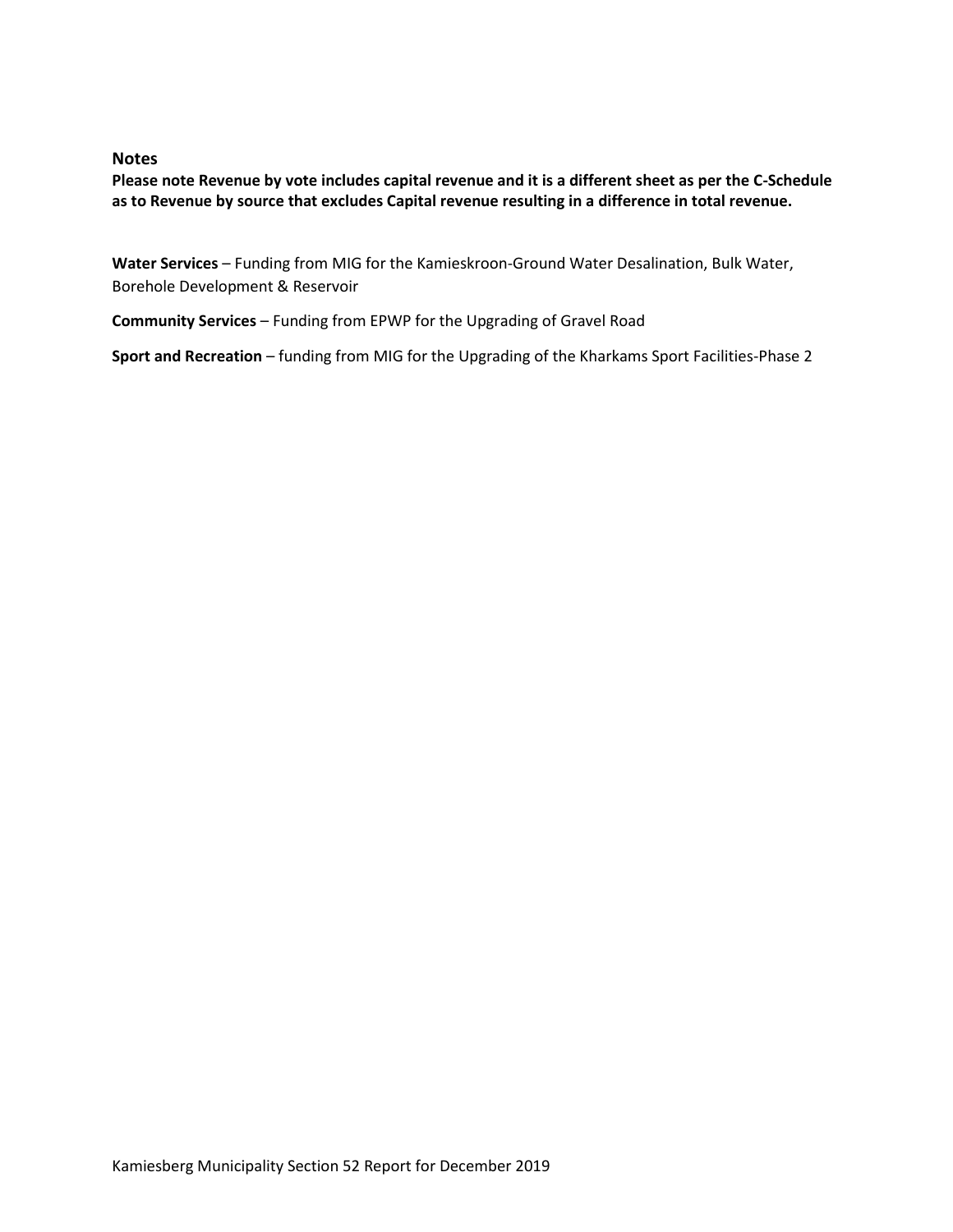# **Cash Flow Statement**

|                                                   | 2018/19 | Budget Year 2019/20 |                          |                          |                          |                          |                 |                          |            |           |  |
|---------------------------------------------------|---------|---------------------|--------------------------|--------------------------|--------------------------|--------------------------|-----------------|--------------------------|------------|-----------|--|
| Description                                       | Ref     | Audited             | Original                 | Adjusted                 | Monthly                  | YearTD                   | YearTD          | <b>YTD</b>               | <b>YTD</b> | Full Year |  |
|                                                   |         | Outcome             | <b>Budget</b>            | <b>Budget</b>            | actual                   | actual                   | budget          | variance                 | variance   | Forecast  |  |
| R thousands                                       | 1       |                     |                          |                          |                          |                          |                 |                          | %          |           |  |
| <b>CASH FLOW FROM OPERATING ACTIVITIES</b>        |         |                     |                          |                          |                          |                          |                 |                          |            |           |  |
| <b>Receipts</b>                                   |         |                     |                          |                          |                          |                          |                 |                          |            |           |  |
| Property rates                                    |         | 109                 | 7,376                    | 7,376                    | 278                      | 2,901                    | 3,688           | (787)                    | $-21%$     | 7,376     |  |
| Service charges                                   |         | 1,685               | 16,061                   | 16,061                   | 1,204                    | 6,336                    | 8,031           | (1,695)                  | $-21%$     | 16,061    |  |
| Other revenue                                     |         | 4,732               | 2,271                    | 2,271                    | 1,627                    | 15,149                   | 1,136           | 14,013                   | 1234%      | 2,271     |  |
| Gov ernment - operating                           |         | 35,425              | 27,283                   | 27,283                   | 7,018                    | 20,261                   | 13,642          | 6.619                    | 49%        | 27,283    |  |
| Gov ernment - capital                             |         | 13,180              | 7,553                    | 7,553                    | 3,720                    | 6,720                    | 3,777           | 2,944                    | 78%        | 7,553     |  |
| Interest                                          |         | 7,124               | 12                       | 12                       | 3                        | 25                       | $6\phantom{1}6$ | 19                       | 316%       | 12        |  |
| Div idends                                        |         | -                   | $\overline{\phantom{0}}$ | $\overline{\phantom{0}}$ | $\overline{\phantom{0}}$ | $\overline{\phantom{0}}$ | ۳               | $\overline{a}$           |            | $-$       |  |
| Payments                                          |         |                     |                          |                          |                          |                          |                 |                          |            |           |  |
| Suppliers and employees                           |         | (41, 203)           | (49, 367)                | (49, 367)                | 13,759                   | 41,040                   | (24, 684)       | (65, 724)                | 266%       | (49, 367) |  |
| Finance charges                                   |         | (1, 727)            | (1, 455)                 | (1, 455)                 | $6\phantom{1}6$          | 45                       | (728)           | (773)                    | 106%       | (1, 455)  |  |
| <b>Transfers and Grants</b>                       |         |                     |                          |                          |                          |                          |                 | $\equiv$                 |            |           |  |
| NET CASH FROM/(USED) OPERATING ACTIVITIES         |         | 19.326              | 9.734                    | 9,734                    | 27,615                   | 92.476                   | 4,867           | (87, 609)                | $-1800%$   | 9,734     |  |
| CASH FLOWS FROM INVESTING ACTIVITIES              |         |                     |                          |                          |                          |                          |                 |                          |            |           |  |
| <b>Receipts</b>                                   |         |                     |                          |                          |                          |                          |                 |                          |            |           |  |
| Proceeds on disposal of PPE                       |         |                     |                          |                          |                          |                          |                 |                          |            |           |  |
| Decrease (Increase) in non-current debtors        |         |                     |                          |                          |                          |                          |                 |                          |            |           |  |
| Decrease (increase) other non-current receivables |         |                     |                          |                          |                          |                          |                 |                          |            |           |  |
| Decrease (increase) in non-current investments    |         |                     |                          |                          |                          |                          |                 |                          |            |           |  |
| Payments                                          |         |                     |                          |                          |                          |                          |                 |                          |            |           |  |
| Capital assets                                    |         | (22, 648)           | (7, 553)                 | (7, 553)                 |                          |                          | (3, 777)        | (3, 777)                 | 100%       | (7, 553)  |  |
| <b>NET CASH FROM/(USED) INVESTING ACTIVITIES</b>  |         | (22, 648)           | (7, 553)                 | (7, 553)                 | $\overline{\phantom{0}}$ | $\overline{\phantom{a}}$ | (3, 777)        | (3, 777)                 | 100%       | (7, 553)  |  |
| <b>CASH FLOWS FROM FINANCING ACTIVITIES</b>       |         |                     |                          |                          |                          |                          |                 |                          |            |           |  |
| Receipts                                          |         |                     |                          |                          |                          |                          |                 |                          |            |           |  |
| Short term loans                                  |         |                     | -                        | $\qquad \qquad -$        |                          |                          |                 |                          |            |           |  |
| Borrow ing long term/refinancing                  |         | 19                  | ۳                        | $\overline{\phantom{0}}$ |                          |                          |                 |                          |            |           |  |
| Increase (decrease) in consumer deposits          |         | 11                  | 76                       | 76                       |                          |                          |                 |                          |            | 76        |  |
| Payments                                          |         |                     |                          |                          |                          |                          |                 |                          |            |           |  |
| Repay ment of borrow ing                          |         | (923)               | (177)                    | (177)                    |                          |                          |                 | $\overline{\phantom{m}}$ |            | (177)     |  |
| <b>NET CASH FROM/(USED) FINANCING ACTIVITIES</b>  |         | (892)               | (101)                    | (101)                    |                          | $\overline{\phantom{0}}$ | $\overline{a}$  |                          |            | (101)     |  |
| NET INCREASE/ (DECREASE) IN CASH HELD             |         | (4, 214)            | 2,080                    | 2,080                    | 27,615                   | 92,476                   | 1,091           |                          |            | 2,080     |  |
| Cash/cash equivalents at beginning:               |         | 6,668               | 8,576                    | 2,453                    |                          |                          | 2,453           |                          |            |           |  |
| Cash/cash equivalents at month/year end:          |         | 2,453               | 10,656                   | 4,533                    |                          | 92,476                   | 3,544           |                          |            | 2,080     |  |
|                                                   |         |                     |                          |                          |                          |                          |                 |                          |            |           |  |

**NC064 Kamiesberg - Table C7 Monthly Budget Statement - Cash Flow - M06 December**

#### **Notes on Cash Flow Budget**

Service Charges is R 1 204 000, also operating grants(equitable share) was received for the amount of R 7 018 000 ,capital grants (municipal infrastructure grant) of R 3 720 000 and other revenue that is R 1 627 000, Other revenue shows that the municipality received more cash than what was budget, this is not the case as these amounts includes the transfer of money to and from the call accounts, the cash flow budget should be link to the operational budget and therefore the transfers to and from other revenue was deducted to show the real cash to be received at year-end.

The municipality had a positive bank balance of R207 074.23 at the end of December 2019.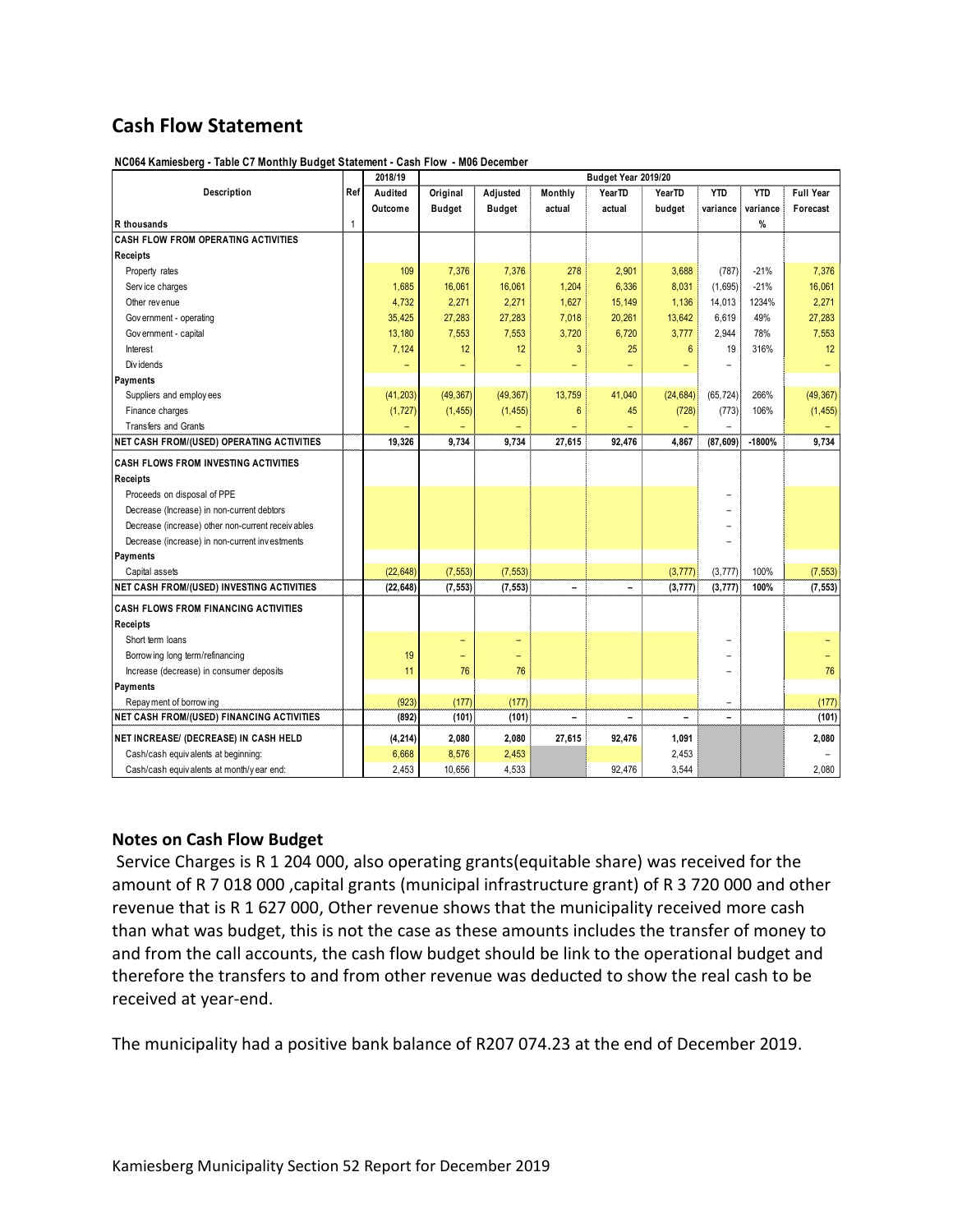## **Debtors Age Analysis**

**The debtor's age analysis report shown in Annexure B has been prepared on the basis of the format required by the National Treasury.** 

#### **The following report shows the debtors outstanding at 30 September 2019**

**NC064 Kamiesberg - Supporting Table SC3 Monthly Budget Statement - aged debtors - M03 September**

| Description                                                             |                   | Budget Year 2019/20 |       |        |                          |                          |                          |                                                                        |                          |                          |                          |                                                                            |                                                          |
|-------------------------------------------------------------------------|-------------------|---------------------|-------|--------|--------------------------|--------------------------|--------------------------|------------------------------------------------------------------------|--------------------------|--------------------------|--------------------------|----------------------------------------------------------------------------|----------------------------------------------------------|
| R thousands                                                             | <b>NT</b><br>Code | 0-30 Days           |       |        |                          |                          |                          | 31-60 Days 61-90 Days 91-120 Days 121-150 Dys 151-180 Dys 181 Dys-1 Yr | Over 1Yr Total           |                          | Total<br>over 90<br>days | <b>Actual Bad</b><br><b>Debts Written</b><br>Off against<br><b>Debtors</b> | Impairment -<br>Bad Debts i.t.o<br><b>Council Policy</b> |
| Debtors Age Analysis By Income Source                                   |                   |                     |       |        |                          |                          |                          |                                                                        |                          |                          |                          |                                                                            |                                                          |
| Trade and Other Receivables from Exchange Transactions - Water          | 1200              | 919                 | 399   | 21,095 |                          |                          |                          |                                                                        |                          | 22,413                   | -                        |                                                                            |                                                          |
| Trade and Other Receivables from Exchange Transactions - Electricity    | 1300              | 521                 | 243   | 6,847  |                          |                          |                          |                                                                        |                          | 7,611                    | $\overline{\phantom{a}}$ |                                                                            |                                                          |
| Receivables from Non-exchange Transactions - Property Rates             | 1400              | 7.285               | 502   | 30.505 |                          |                          |                          |                                                                        |                          | 38.292                   | $\overline{\phantom{a}}$ |                                                                            |                                                          |
| Receivables from Exchange Transactions - Waste Water Management         | 1500              | 324                 | 135   | 4.855  |                          |                          |                          |                                                                        |                          | 5.314                    | $\overline{\phantom{a}}$ |                                                                            |                                                          |
| Receivables from Exchange Transactions - Waste Management               | 1600              | 367                 | 169   | 8.995  |                          |                          |                          |                                                                        |                          | 9,531                    | $\overline{\phantom{a}}$ |                                                                            |                                                          |
| Receivables from Exchange Transactions - Property Rental Debtors        | 1700              |                     |       |        |                          |                          |                          |                                                                        |                          | $\overline{\phantom{a}}$ | $\overline{\phantom{a}}$ |                                                                            |                                                          |
| Interest on Arrear Debtor Accounts                                      | 1810              |                     |       |        |                          |                          |                          |                                                                        |                          | $\overline{\phantom{a}}$ | -                        |                                                                            |                                                          |
| Recoverable unauthorised, irregular, fruitless and wasteful expenditure | 1820              |                     |       |        |                          |                          |                          |                                                                        |                          | -                        | $\overline{\phantom{a}}$ |                                                                            |                                                          |
| Other                                                                   | 1900              | 282                 | 253   | 13,799 |                          |                          |                          |                                                                        |                          | 14.335                   | $\overline{\phantom{a}}$ |                                                                            |                                                          |
| <b>Total By Income Source</b>                                           | 2000              | 9.698               | 1.701 | 86.097 | $\sim$                   | $\overline{\phantom{a}}$ | $\overline{\phantom{a}}$ | $\sim$                                                                 | $\overline{\phantom{a}}$ | 97.495                   | $\sim$                   | -                                                                          | -                                                        |
| 2018/19 - totals only                                                   |                   |                     |       |        |                          |                          |                          |                                                                        |                          | $\overline{\phantom{a}}$ | $\overline{\phantom{0}}$ |                                                                            |                                                          |
| Debtors Age Analysis By Customer Group                                  |                   |                     |       |        |                          |                          |                          |                                                                        |                          |                          |                          |                                                                            |                                                          |
| Organs of State                                                         | 2200              | 3,376               | 204   | 2,472  |                          |                          |                          |                                                                        |                          | 6,052                    | $\overline{\phantom{a}}$ |                                                                            |                                                          |
| Commercial                                                              | 2300              | 877                 | 321   | 6,847  |                          |                          |                          |                                                                        |                          | 8,045                    | $\overline{\phantom{a}}$ |                                                                            |                                                          |
| Households                                                              | 2400              | 3.551               | 795   | 50,914 |                          |                          |                          |                                                                        |                          | 55.260                   | $\overline{\phantom{a}}$ |                                                                            |                                                          |
| Other                                                                   | 2500              | 1.893               | 381   | 25.864 |                          |                          |                          |                                                                        |                          | 28.138                   | $\overline{\phantom{a}}$ |                                                                            |                                                          |
| <b>Total By Customer Group</b>                                          | 2600              | 9.698               | 1.701 | 86.097 | $\overline{\phantom{a}}$ | ۰                        | $\overline{\phantom{a}}$ | ٠                                                                      | $\overline{\phantom{a}}$ | 97,496                   | ٠                        |                                                                            |                                                          |

#### **The following report shows the debtors outstanding at 31 December 2019**

**NC064 Kamiesberg - Supporting Table SC3 Monthly Budget Statement - aged debtors - M06 December**

| Description                                                             |                   | Budget Year 2019/20 |       |        |                          |                          |                          |                                                                                  |                          |                          |                          |                                                                            |                                                          |
|-------------------------------------------------------------------------|-------------------|---------------------|-------|--------|--------------------------|--------------------------|--------------------------|----------------------------------------------------------------------------------|--------------------------|--------------------------|--------------------------|----------------------------------------------------------------------------|----------------------------------------------------------|
| R thousands                                                             | <b>NT</b><br>Code | 0-30 Days           |       |        |                          |                          |                          | 31-60 Days   61-90 Days   91-120 Days   121-150 Dys   151-180 Dys   181 Dys-1 Yr | Over 1Yr                 | Total                    | Total<br>over 90<br>days | <b>Actual Bad</b><br><b>Debts Written</b><br>Off against<br><b>Debtors</b> | Impairment -<br>Bad Debts i.t.o<br><b>Council Policy</b> |
| Debtors Age Analysis By Income Source                                   |                   |                     |       |        |                          |                          |                          |                                                                                  |                          |                          |                          |                                                                            |                                                          |
| Trade and Other Receivables from Exchange Transactions - Water          | 1200              | 1.005               | 454   | 21,494 |                          |                          |                          |                                                                                  |                          | 22,954                   | -                        |                                                                            |                                                          |
| Trade and Other Receivables from Exchange Transactions - Electricity    | 1300              | 530                 | 225   | 6.573  |                          |                          |                          |                                                                                  |                          | 7.328                    | $\overline{\phantom{a}}$ |                                                                            |                                                          |
| Receivables from Non-exchange Transactions - Property Rates             | 1400              | 815                 | 339   | 17,587 |                          |                          |                          |                                                                                  |                          | 18,741                   | $\overline{\phantom{a}}$ |                                                                            |                                                          |
| Receivables from Exchange Transactions - Waste Water Management         | 1500              | 313                 | 133   | 5,028  |                          |                          |                          |                                                                                  |                          | 5.474                    | $\overline{\phantom{a}}$ |                                                                            |                                                          |
| Receivables from Exchange Transactions - Waste Management               | 1600              | 362                 | 167   | 9.144  |                          |                          |                          |                                                                                  |                          | 9.673                    | -                        |                                                                            |                                                          |
| Receivables from Exchange Transactions - Property Rental Debtors        | 1700              |                     |       |        |                          |                          |                          |                                                                                  |                          |                          | -                        |                                                                            |                                                          |
| Interest on Arrear Debtor Accounts                                      | 1810              |                     |       |        |                          |                          |                          |                                                                                  |                          | -                        | -                        |                                                                            |                                                          |
| Recoverable unauthorised, irregular, fruitless and wasteful expenditure | 1820              |                     |       |        |                          |                          |                          |                                                                                  |                          | -                        | -                        |                                                                            |                                                          |
| Other                                                                   | 1900              | 908                 | 438   | 35,873 |                          |                          |                          |                                                                                  |                          | 37.219                   | $\overline{\phantom{a}}$ |                                                                            |                                                          |
| <b>Total By Income Source</b>                                           | 2000              | 3,932               | 1.757 | 95,699 | $\overline{\phantom{0}}$ | $\overline{\phantom{0}}$ | $\overline{\phantom{a}}$ | ٠                                                                                | ٠                        | 101,389                  | ٠                        | -                                                                          |                                                          |
| 2018/19 - totals only                                                   |                   |                     |       |        |                          |                          |                          |                                                                                  |                          | $\overline{\phantom{a}}$ | ٠                        |                                                                            |                                                          |
| Debtors Age Analysis By Customer Group                                  |                   |                     |       |        |                          |                          |                          |                                                                                  |                          |                          |                          |                                                                            |                                                          |
| Organs of State                                                         | 2200              | 374                 | 174   | 4,223  |                          |                          |                          |                                                                                  |                          | 4,771                    | -                        |                                                                            |                                                          |
| Commercial                                                              | 2300              | 550                 | 250   | 7,584  |                          |                          |                          |                                                                                  |                          | 8,384                    | $\overline{\phantom{a}}$ |                                                                            |                                                          |
| Households                                                              | 2400              | 2.152               | 921   | 53.916 |                          |                          |                          |                                                                                  |                          | 56,990                   | -                        |                                                                            |                                                          |
| Other                                                                   | 2500              | 856                 | 413   | 29.976 |                          |                          |                          |                                                                                  |                          | 31.244                   | $\overline{\phantom{a}}$ |                                                                            |                                                          |
| <b>Total By Customer Group</b>                                          | 2600              | 3.932               | 1,757 | 95.699 | -                        | -                        | ٠                        | ٠                                                                                | $\overline{\phantom{a}}$ | 101,389                  | $\overline{\phantom{a}}$ | -                                                                          | ۰.                                                       |

### **Debtors Analysis**

The total debtors outstanding at 31 December 2019 were R101 388 513.87; the total debtors outstanding at 30 September 2019 were R97 495 642, this is an increase of R3 892 874 for the three months.

Total outstanding debtors for organs of state and commercial amounts to R4 771 000; this amounts to 4.71% of outstanding moneys owed by debtors.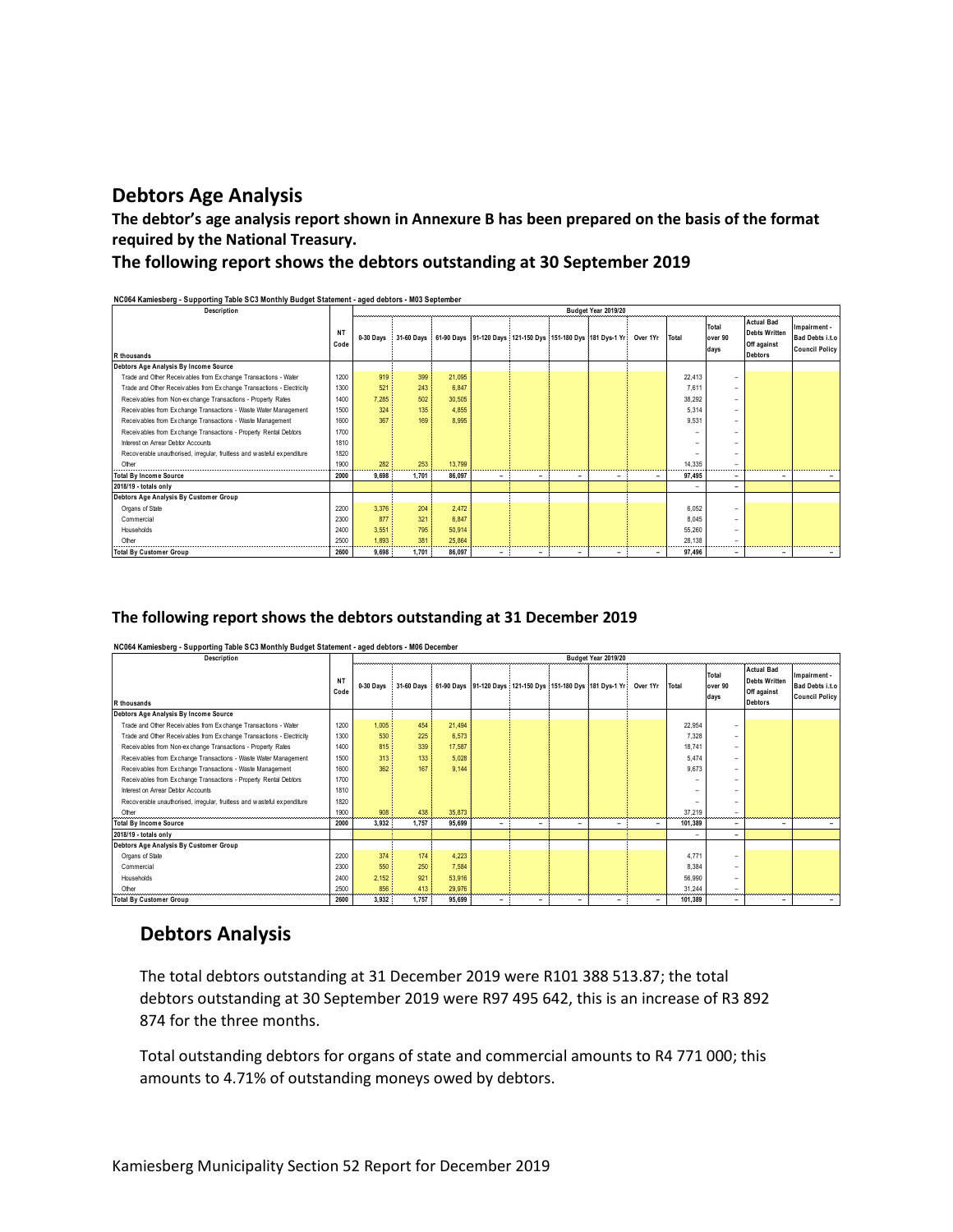Monies outstanding for services delivered water and electricity amounts to R22 954 000and R7 328 000 respectively, with sanitation and refuse removal amounting to R9 673 000 and R5 474 000 respectively. Property Rates however is now at an amount of R 18 741 000

## **Creditors age analysis**

#### **The following report shows the creditors outstanding at 30 September 2019**

| NC064 Kamiesberg - Supporting Table SC4 Monthly Budget Statement - aged creditors - M03 September<br>Budget Year 2019/20 |           |         |                          |         |          |          |          |            |        |        |                                |  |
|--------------------------------------------------------------------------------------------------------------------------|-----------|---------|--------------------------|---------|----------|----------|----------|------------|--------|--------|--------------------------------|--|
| Description                                                                                                              | <b>NT</b> | 0 -     | $31 -$                   | $61 -$  | $91 -$   | $121 -$  | $151 -$  | 181 Days - | Over 1 | Total  | Prior year<br>totals for chart |  |
| R thousands                                                                                                              | Code      | 30 Days | 60 Days                  | 90 Days | 120 Days | 150 Days | 180 Days | 1 Year     | Year   |        | (same period)                  |  |
| <b>Creditors Age Analysis By Customer Type</b>                                                                           |           |         |                          |         |          |          |          |            |        |        |                                |  |
| <b>Bulk Electricity</b>                                                                                                  | 0100      | 1,437   | 17                       | 1,608   | 1,452    | 15,588   |          |            | 1,919  | 22,021 |                                |  |
| <b>Bulk Water</b>                                                                                                        | 0200      |         |                          |         |          |          |          |            |        |        |                                |  |
| <b>PAYE</b> deductions                                                                                                   | 0300      | 401     | 343                      | 354     | -        | -        |          |            |        | 1,098  |                                |  |
| VAT (output less input)                                                                                                  | 0400      |         |                          |         |          |          |          |            |        |        |                                |  |
| Pensions / Retirement deductions                                                                                         | 0500      | 300     | 300                      | 284     |          |          |          |            |        | 883    |                                |  |
| Loan repay ments                                                                                                         | 0600      |         |                          |         |          |          |          |            |        |        |                                |  |
| <b>Trade Creditors</b>                                                                                                   | 0700      | 185     | 25                       | 3       |          | 16       |          | 3          | 448    | 692    |                                |  |
| <b>Auditor General</b>                                                                                                   | 0800      | 397     | 296                      | 13      | 13       | 13       | 1,437    |            |        | 2,169  |                                |  |
| Other                                                                                                                    | 0900      |         | $\overline{\phantom{0}}$ |         | 500      |          |          | 2,681      |        | 3,189  |                                |  |
| <b>Total By Customer Type</b>                                                                                            | 1000      | 2.719   | 980                      | 2.261   | 1.969    | 15.624   | 1.446    | 2,684      | 2,367  | 30.051 |                                |  |

#### **The following report shows the creditors outstanding at 31 December 2019**

| The following report shows the creditors outstanding at 31 December 2019                                                |                   |                          |                          |                   |                    |                     |                     |                      |                |        |                                                 |  |
|-------------------------------------------------------------------------------------------------------------------------|-------------------|--------------------------|--------------------------|-------------------|--------------------|---------------------|---------------------|----------------------|----------------|--------|-------------------------------------------------|--|
| NC064 Kamiesberg - Supporting Table SC4 Monthly Budget Statement - aged creditors - M06 December<br>Budget Year 2019/20 |                   |                          |                          |                   |                    |                     |                     |                      |                |        |                                                 |  |
| <b>Description</b><br>R thousands                                                                                       | <b>NT</b><br>Code | 0 -<br>30 Days           | $31 -$<br>60 Davs        | $61 -$<br>90 Days | $91 -$<br>120 Days | $121 -$<br>150 Davs | $151 -$<br>180 Days | 181 Days -<br>1 Year | Over 1<br>Year | Total  | Prior year<br>totals for chart<br>(same period) |  |
| <b>Creditors Age Analysis By Customer Type</b>                                                                          |                   |                          |                          |                   |                    |                     |                     |                      |                |        |                                                 |  |
| <b>Bulk Electricity</b>                                                                                                 | 0100              | 1,309                    | 1,004                    | 1,550             | 17,702             |                     |                     |                      | 1,919          | 23,484 |                                                 |  |
| <b>Bulk Water</b>                                                                                                       | 0200              |                          |                          |                   |                    |                     |                     |                      |                |        |                                                 |  |
| <b>PAYE</b> deductions                                                                                                  | 0300              | 95                       | 36                       | 35                | 34                 | 328                 |                     |                      |                | 528    |                                                 |  |
| VAT (output less input)                                                                                                 | 0400              |                          |                          |                   |                    |                     |                     |                      |                |        |                                                 |  |
| Pensions / Retirement deductions                                                                                        | 0500              | 295                      | 280                      | 277               |                    |                     |                     |                      |                | 852    |                                                 |  |
| Loan repay ments                                                                                                        | 0600              |                          |                          |                   |                    |                     |                     |                      |                |        |                                                 |  |
| <b>Trade Creditors</b>                                                                                                  | 0700              | 456                      | 193                      | 203               | 583                |                     |                     |                      |                | 1,435  |                                                 |  |
| Auditor General                                                                                                         | 0800              | 1,268                    | 793                      | 396               | 296                | 1,342               |                     |                      |                | 4,094  |                                                 |  |
| Other                                                                                                                   | 0900              | $\overline{\phantom{0}}$ | $\overline{\phantom{0}}$ | -                 | -                  | 3,189               |                     |                      |                | 3,189  |                                                 |  |
| <b>Total By Customer Type</b>                                                                                           | 1000              | 3,422                    | 2.307                    | 2.462             | 18.614             | 4.859               | -                   | -                    | 1.919          | 33.582 |                                                 |  |

## **Creditors Analysis**

The creditors outstanding at 31 December 2019 were at R33 582 000 and the creditors outstanding at 30 September 2019 were at R30 050 811, this is an increase of R3 531 189 (from the previous three months).

The biggest creditors are Eskom (Electricity) at R23 484 000 (R22 020 868 at 30 September 2019) and the Auditors General R4 094 000(R2 168 813, 30 September 2019)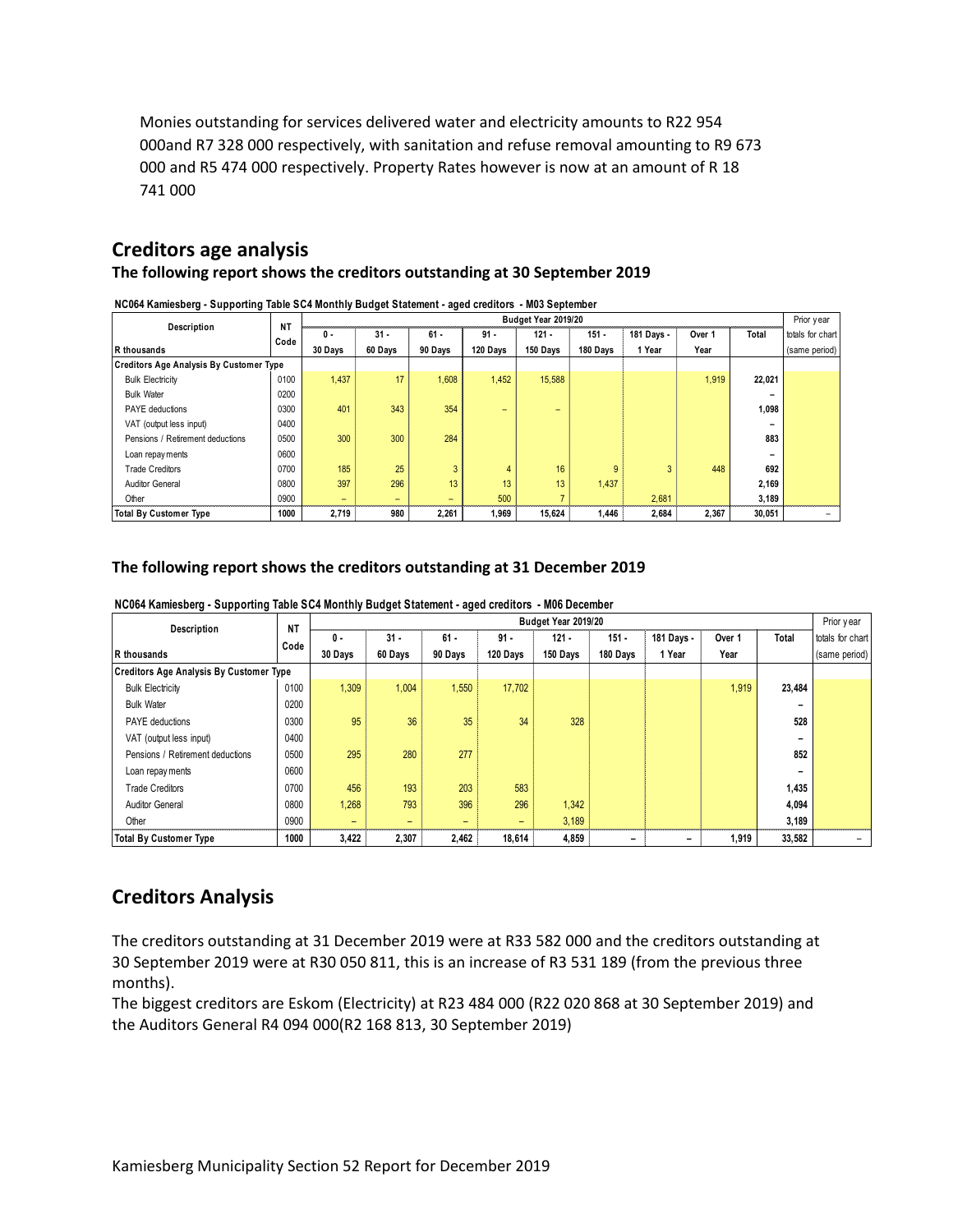#### **Investment portfolio analysis**

| .<br>$\cdot$<br>Investments by maturity<br>Name of institution & investment ID<br>R thousands |                | Period of<br>Ref Investment<br>Yrs/Months | Type of<br>Investment   | Capital<br>Guarantee<br>(Yes/No) | Variable or<br>Fixed<br>interest rate | Interest<br>Rate <sup>3</sup> | Commissio<br>n Paid<br>(Rands) | n Recipient | Commissio Expiry date<br>of<br>investment | Opening<br>balance | Interest to be<br>realised | Partial /<br>Premature<br>Withdrawal<br>(4) | Investment<br><b>Top Up</b> | Closing<br>Balance |
|-----------------------------------------------------------------------------------------------|----------------|-------------------------------------------|-------------------------|----------------------------------|---------------------------------------|-------------------------------|--------------------------------|-------------|-------------------------------------------|--------------------|----------------------------|---------------------------------------------|-----------------------------|--------------------|
| <b>Municipality</b>                                                                           |                |                                           |                         |                                  |                                       |                               |                                |             |                                           |                    |                            |                                             |                             |                    |
| <b>INVESTEC</b>                                                                               |                |                                           | <b>SMART PLUS NOTIC</b> | <b>YES</b>                       |                                       | 6.7                           |                                |             |                                           | 522                | 9 <sup>1</sup>             | ۰.                                          | $\overline{\phantom{0}}$    | 531                |
| Municipality sub-total                                                                        |                |                                           |                         |                                  |                                       |                               |                                |             |                                           | 522                |                            | -                                           | -                           | 531                |
| <b>Entities</b>                                                                               |                |                                           |                         |                                  |                                       |                               |                                |             |                                           |                    |                            |                                             |                             |                    |
|                                                                                               |                |                                           |                         |                                  |                                       |                               |                                |             |                                           |                    |                            |                                             |                             |                    |
|                                                                                               |                |                                           |                         |                                  |                                       |                               |                                |             |                                           |                    |                            |                                             |                             |                    |
|                                                                                               |                |                                           |                         |                                  |                                       |                               |                                |             |                                           |                    |                            |                                             |                             |                    |
|                                                                                               |                |                                           |                         |                                  |                                       |                               |                                |             |                                           |                    |                            |                                             |                             |                    |
|                                                                                               |                |                                           |                         |                                  |                                       |                               |                                |             |                                           |                    |                            |                                             |                             |                    |
|                                                                                               |                |                                           |                         |                                  |                                       |                               |                                |             |                                           |                    |                            |                                             |                             |                    |
|                                                                                               |                |                                           |                         |                                  |                                       |                               |                                |             |                                           |                    |                            |                                             |                             |                    |
| <b>Entities sub-total</b>                                                                     |                |                                           |                         |                                  |                                       |                               |                                |             |                                           |                    |                            | $\overline{\phantom{0}}$                    |                             |                    |
| TOTAL INVESTMENTS AND INTEREST                                                                | $\overline{2}$ |                                           |                         |                                  |                                       |                               |                                |             |                                           | 522                |                            | -                                           | -                           | 531                |

**NC064 Kamiesberg - Supporting Table SC5 Monthly Budget Statement - investment portfolio - M06 December**

Kamiesberg invest with Investec the opening balance on 1 October 2019 was R521 934.53, the Interest for the 3 months is R8 863.96, no withdrawals. Closing balance is R 530 798.49 at end of December 2019.

# **Allocation and grant receipts and expenditure Transfers and Grants Receipts**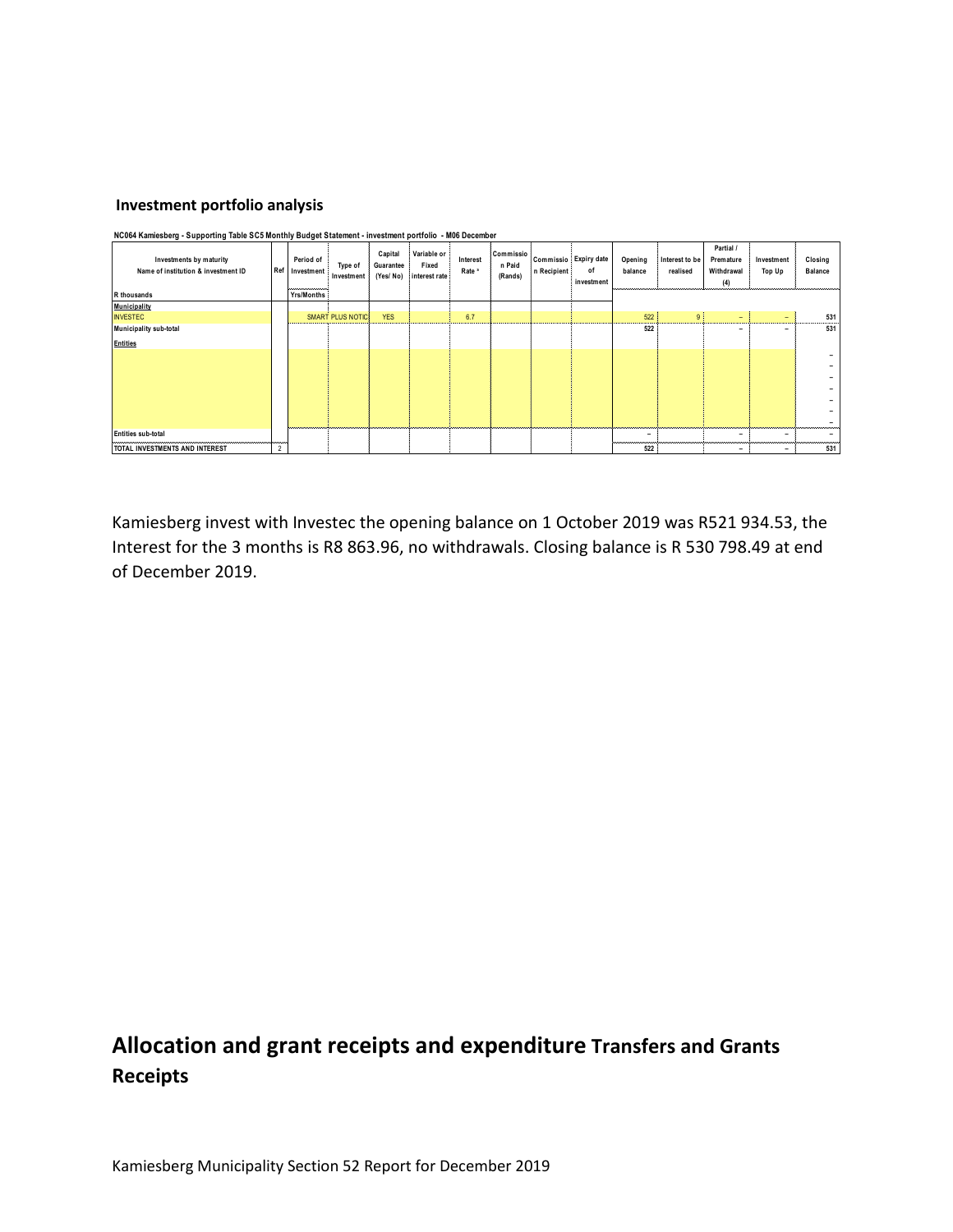|                                                                                          |     | 2018/19                  | Budget Year 2019/20      |                          |                          |                          |                          |                          |            |                          |
|------------------------------------------------------------------------------------------|-----|--------------------------|--------------------------|--------------------------|--------------------------|--------------------------|--------------------------|--------------------------|------------|--------------------------|
| Description                                                                              | Ref | Audited                  | Original                 | Adjusted                 | Monthly                  | YearTD                   | YearTD                   | <b>YTD</b>               | <b>YTD</b> | Full Year                |
|                                                                                          |     | Outcome                  | <b>Budget</b>            | <b>Budget</b>            | actual                   | actual                   | budget                   | variance                 | variance   | Forecast                 |
| R thousands                                                                              |     |                          |                          |                          |                          |                          |                          |                          | %          |                          |
| <b>RECEIPTS:</b>                                                                         | 1,2 |                          |                          |                          |                          |                          |                          |                          |            |                          |
| <b>Operating Transfers and Grants</b>                                                    |     |                          |                          |                          |                          |                          |                          |                          |            |                          |
| <b>National Government:</b>                                                              |     | 24,649                   | 25,670                   | 25,670                   | 5,736                    | 17,096                   | 12,835                   | 4,261                    | 33.2%      | 25,670                   |
| Energy Efficiency and Demand Side Management Grant                                       |     |                          |                          |                          |                          | -                        |                          | $\overline{\phantom{a}}$ |            |                          |
| <b>Equitable Share</b>                                                                   |     | 20,768                   | 22,790                   | 22,790                   | 6,816                    | 15,296                   | 11,395                   | 3,901                    | 34.2%      | 22,790                   |
|                                                                                          |     |                          |                          |                          |                          |                          |                          |                          |            |                          |
| Local Government Financial Management Grant                                              |     | 2,415                    | 2,880                    | 2,880                    | (1,081)                  | 1,799                    | 1,440                    | 359                      | 24.9%      | 2,880                    |
| <b>Municipal Disaster Relief Grant</b>                                                   |     | 1,466                    |                          |                          |                          |                          |                          |                          |            |                          |
| Municipal Infrastructure Grant                                                           |     |                          |                          |                          |                          |                          |                          |                          |            |                          |
| Municipal Systems Improvement Grant                                                      |     |                          | -                        | $\equiv$                 |                          | ۳                        | $\overline{\phantom{0}}$ | $\overline{\phantom{0}}$ |            |                          |
| Other transfers and grants [insert description]                                          |     |                          |                          |                          |                          |                          |                          |                          |            |                          |
| <b>Provincial Government:</b>                                                            |     | 2,287                    | 613                      | 613                      | 490                      | 740                      | 306                      | 433                      | 141.3%     | 613                      |
| Expanded Public Works Programme                                                          |     | 1,000                    | ÷,                       | $\overline{\phantom{a}}$ | ÷                        | $\overline{\phantom{a}}$ | ÷                        | $\blacksquare$           |            |                          |
| <b>Library Services</b>                                                                  |     | 1,287                    |                          | ۳                        | ۳                        | ۳                        |                          | $\overline{\phantom{0}}$ |            |                          |
| Specify (Add grant description)                                                          |     | ۳                        | 613                      | 613                      | 490                      | 740                      | 306                      | 433                      | 141.3%     | 613                      |
| Sports and Recreation                                                                    |     |                          | -                        | $\qquad \qquad -$        |                          | ۰                        |                          | $\overline{\phantom{0}}$ |            |                          |
| Other transfers and grants [insert description]                                          |     |                          |                          |                          |                          |                          |                          | $\overline{\phantom{a}}$ |            |                          |
| <b>District Municipality:</b>                                                            |     | 1,239                    | $\overline{\phantom{a}}$ | $\overline{\phantom{0}}$ | $\overline{\phantom{0}}$ | $\overline{\phantom{a}}$ | $\overline{\phantom{a}}$ | $\equiv$                 |            | $\overline{\phantom{a}}$ |
| <b>Community and Social Services</b>                                                     |     |                          | -                        | $\qquad \qquad -$        |                          | ۳                        |                          | $\overline{\phantom{0}}$ |            |                          |
| <b>Environmental Protection</b>                                                          |     |                          | -                        | $\equiv$                 |                          | ۳                        | -                        | $\equiv$                 |            |                          |
| <b>Executive and Council</b>                                                             |     |                          | $\overline{\phantom{0}}$ | $\overline{\phantom{0}}$ |                          |                          |                          | $\overline{\phantom{0}}$ |            |                          |
| <b>Finance and Admin</b>                                                                 |     |                          | -                        | ۳                        |                          | -                        | -                        | -                        |            |                          |
| <b>Health</b>                                                                            |     |                          | $\equiv$                 | $\overline{\phantom{0}}$ |                          |                          | $\overline{\phantom{0}}$ | ۳                        |            |                          |
| <b>Housing</b>                                                                           |     |                          |                          |                          |                          |                          |                          |                          |            |                          |
| <b>Planning and Development</b><br><b>Public Safety</b>                                  |     |                          | -                        | $\equiv$                 |                          |                          | -                        |                          |            |                          |
| <b>Road Transport</b>                                                                    |     | 1,239                    | -                        |                          |                          |                          | ۳                        | -                        |            |                          |
| Specify (Add grant description)                                                          |     |                          | $\equiv$                 |                          |                          |                          | -                        | $\overline{\phantom{0}}$ |            |                          |
| <b>Sport and Recreation</b>                                                              |     |                          |                          |                          |                          |                          |                          | $\equiv$                 |            |                          |
| <b>Waste Water Management</b>                                                            |     | -                        | -                        |                          |                          | ۳                        | ۳                        | $\equiv$                 |            |                          |
| Water                                                                                    |     |                          |                          |                          |                          |                          |                          |                          |            |                          |
| Other grant providers:                                                                   |     | 128                      | 1,000                    | 1,000                    | $\overline{\phantom{0}}$ | 22                       | 500                      | (478)                    | $-95.7%$   | 1,000                    |
| Northern Cape Arts and Cultural                                                          |     | 33                       | 1,000                    | 1,000                    |                          | -                        | 500                      | (500)                    | $-100.0%$  | 1,000                    |
| <b>Northern Cape Tourism Authority</b>                                                   |     | 95                       |                          | ٠                        | -                        | 22                       |                          | 22                       |            |                          |
| <b>Unspecified</b>                                                                       |     |                          |                          |                          |                          |                          |                          |                          |            |                          |
| <b>Total Operating Transfers and Grants</b>                                              | 5   | 28,303                   | 27,283                   | 27,283                   | 6,225                    | 17,857                   | 13,641                   | 4,215                    | 30.9%      | 27,283                   |
| <b>Capital Transfers and Grants</b>                                                      |     |                          |                          |                          |                          |                          |                          |                          |            |                          |
|                                                                                          |     |                          |                          |                          |                          |                          |                          |                          |            |                          |
| <b>National Government:</b>                                                              |     | 19,502                   | 7,553                    | 7,553                    | 6,071                    | 9,071                    | 3,777                    | 5,294                    | 140.2%     | 7,553                    |
| Energy Efficiency and Demand Side Management Grant                                       |     | 665                      |                          |                          |                          |                          |                          |                          |            |                          |
| Integrated National Electrification Programme Grant<br>Municipal Disaster Recovery Grant |     | $\overline{\phantom{0}}$ |                          | $\qquad \qquad -$        |                          |                          | $\qquad \qquad -$        | $\qquad \qquad$          |            |                          |
| Municipal Infrastructure Grant                                                           |     | 11,867                   | -<br>7,553               | 7,553                    | -<br>3,198               | -<br>6,198               | 3,777                    | 2,421                    | 64.1%      | 7,553                    |
| Neighbourhood Development Partnership Grant                                              |     |                          |                          | ۰                        |                          |                          |                          |                          |            |                          |
| Water Services Infrastructure Grant                                                      |     | 6,970                    |                          |                          | 2,873                    | 2,873                    |                          | 2,873                    |            |                          |
| <b>Provincial Government:</b>                                                            |     | $\overline{\phantom{0}}$ | $\overline{\phantom{a}}$ | $\overline{\phantom{a}}$ | $\overline{\phantom{0}}$ | $\overline{\phantom{0}}$ | $\overline{\phantom{0}}$ | $\overline{a}$           |            | $\overline{\phantom{a}}$ |
| <b>Libraries</b> Archives and Museums                                                    |     | $\qquad \qquad -$        | Ξ.                       | $\qquad \qquad -$        | Ξ.                       | -                        | -                        | $\overline{\phantom{0}}$ |            | -                        |
| Specify (Add grant description)                                                          |     |                          |                          |                          |                          |                          |                          |                          |            |                          |
| <b>District Municipality:</b>                                                            |     | $\overline{\phantom{a}}$ | $\overline{\phantom{a}}$ | $\overline{\phantom{0}}$ | $\overline{\phantom{0}}$ | $\overline{\phantom{0}}$ | $\overline{\phantom{0}}$ | $\overline{\phantom{a}}$ |            | $\overline{\phantom{0}}$ |
| [insert description]                                                                     |     |                          |                          |                          |                          |                          |                          |                          |            |                          |
| Other grant providers:                                                                   |     | $\qquad \qquad -$        | -                        | $\overline{\phantom{0}}$ | $\overline{\phantom{0}}$ | $\overline{\phantom{0}}$ |                          | $\overline{\phantom{m}}$ |            | $\overline{\phantom{0}}$ |
| [insert description]                                                                     |     |                          |                          |                          |                          |                          |                          | $\qquad \qquad -$        |            |                          |
| <b>Total Capital Transfers and Grants</b>                                                | 5   | 19,502                   | 7,553                    | 7,553                    | 6,071                    | 9,071                    | 3,777                    | 5,294                    | 140.2%     | 7,553                    |
| TOTAL RECEIPTS OF TRANSFERS & GRANTS                                                     | 5   | 47,806                   | 34,836                   | 34,836                   | 12,296                   | 26,927                   | 17,418                   | 9,509                    | 54.6%      | 34,836                   |
|                                                                                          |     |                          |                          |                          |                          |                          |                          |                          |            |                          |

#### **NC064 Kamiesberg - Supporting Table SC6 Monthly Budget Statement - transfers and grant receipts - M06 December**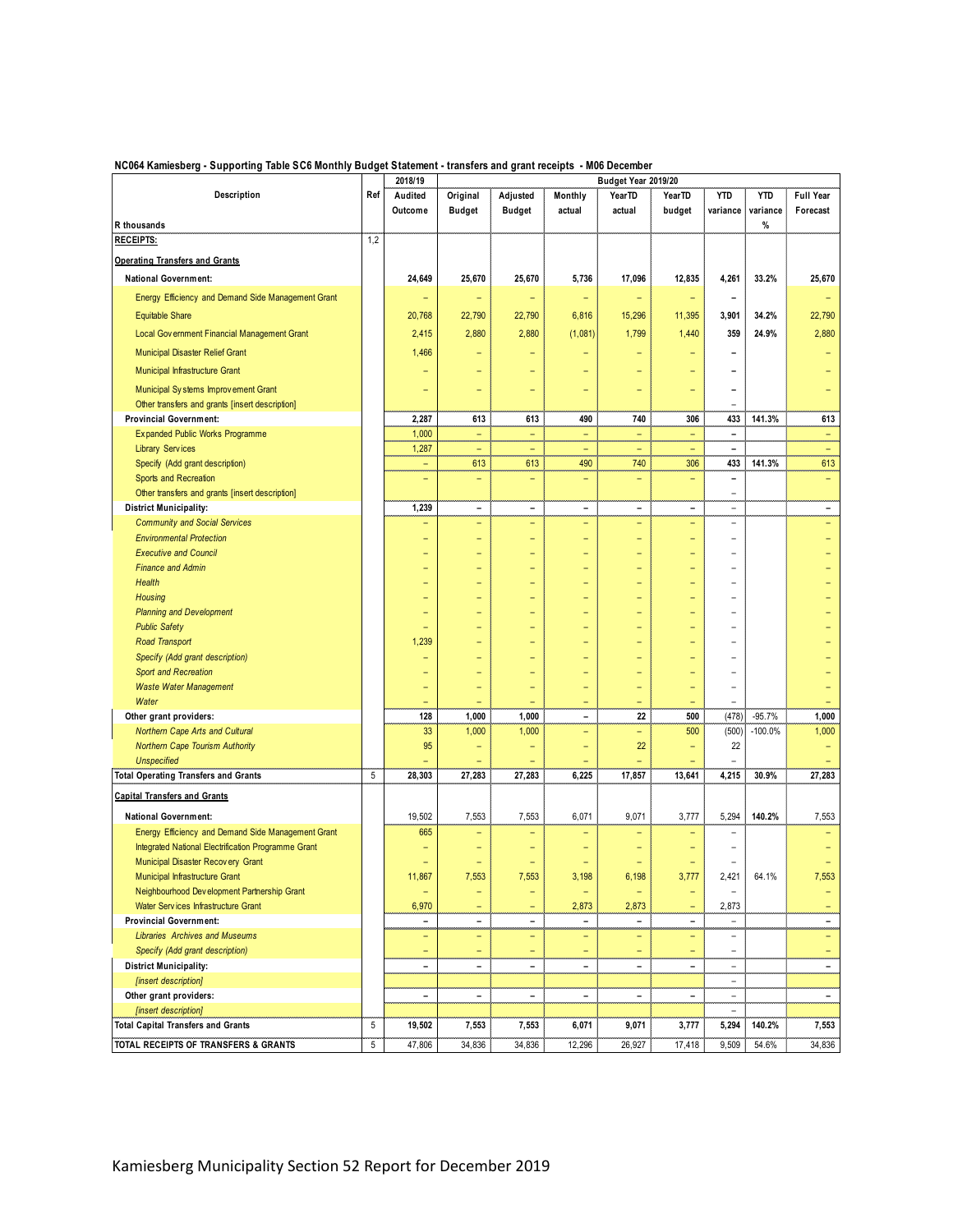# **Transfers and Grant Expenditure**

#### **NC064 Kamiesberg - Supporting Table SC7(1) Monthly Budget Statement - transfers and grant expenditure - M06 December**

|                                                      |     | 2018/19                  |                          |                          |                          |                          |                          |                          |            |                          |
|------------------------------------------------------|-----|--------------------------|--------------------------|--------------------------|--------------------------|--------------------------|--------------------------|--------------------------|------------|--------------------------|
| Description                                          | Ref | Audited                  | Original                 | Adjusted                 | Monthly                  | YearTD                   | YearTD                   | <b>YTD</b>               | <b>YTD</b> | Full Year                |
|                                                      |     | Outcome                  | <b>Budget</b>            | <b>Budget</b>            | actual                   | actual                   | budget                   | variance                 | variance   | Forecast                 |
| R thousands                                          |     |                          |                          |                          |                          |                          |                          |                          | %          |                          |
| <b>EXPENDITURE</b>                                   |     |                          |                          |                          |                          |                          |                          |                          |            |                          |
| Operating expenditure of Transfers and Grants        |     |                          |                          |                          |                          |                          |                          |                          |            |                          |
| <b>National Government:</b>                          |     | 39.833                   | 39.946                   | 39.946                   | 3,343                    | 14.237                   | 19.973                   | (5,736)                  | $-28.7%$   | 39.946                   |
|                                                      |     |                          |                          |                          |                          |                          |                          |                          |            |                          |
| <b>Equitable Share</b>                               |     | 37,623                   | 39,946                   | 39,946                   | 3,287                    | 13,961                   | 19,973                   | (6,013)                  | $-30.1%$   | 39,946                   |
| Local Government Financial Management Grant          |     | 2,211                    |                          |                          | 55                       | 277                      |                          | 277                      |            | $\overline{\phantom{a}}$ |
| <b>Provincial Government:</b>                        |     | 843                      | $\overline{\phantom{0}}$ | $\overline{\phantom{0}}$ | -                        | $\overline{\phantom{0}}$ |                          | Ξ.                       |            | $\overline{\phantom{0}}$ |
|                                                      |     |                          |                          |                          |                          |                          |                          | -                        |            |                          |
| <b>Library Services</b>                              |     | $\qquad \qquad -$        |                          | ۳                        | $\overline{\phantom{0}}$ | -                        | -                        | $\overline{\phantom{0}}$ |            |                          |
| Specify (Add grant description)                      |     | 843                      | -                        | ۳                        | ۳                        | -                        | ۳                        | $\overline{\phantom{0}}$ |            | $-$                      |
| <b>District Municipality:</b>                        |     | $\qquad \qquad -$        | -                        | $\overline{\phantom{0}}$ | -                        | -                        | -                        | ÷,                       |            |                          |
|                                                      |     |                          |                          |                          |                          |                          |                          | -                        |            |                          |
| Other grant providers:                               |     | $\overline{a}$           | $\qquad \qquad$          | $\overline{\phantom{0}}$ | -                        | -                        |                          | -                        |            | $\overline{\phantom{a}}$ |
| Northern Cape Tourism Authority                      |     |                          |                          |                          |                          | -                        |                          |                          |            |                          |
| Total operating expenditure of Transfers and Grants: |     | 40.677                   | 39.946                   | 39.946                   | 3.343                    | 14.237                   | 19.973                   | (5,736)                  | $-28.7%$   | 39.946                   |
| Capital expenditure of Transfers and Grants          |     |                          |                          |                          |                          |                          |                          |                          |            |                          |
| <b>National Government:</b>                          |     | $\qquad \qquad -$        | 2,720                    | 2,720                    | -                        | $\qquad \qquad -$        | 1,360                    | (1,360)                  | $-100.0%$  | 2,720                    |
| Integrated National Electrification Programme Grant  |     | $\qquad \qquad -$        | $\overline{\phantom{0}}$ | ۳                        | -                        | -                        | $\overline{\phantom{0}}$ |                          |            |                          |
| Municipal Infrastructure Grant                       |     | -                        | 2,720                    | 2,720                    | -                        | ۳                        | 1,360                    | (1,360)                  | $-100.0%$  | 2,720                    |
| <b>Provincial Government:</b>                        |     | -                        | $\overline{\phantom{0}}$ | -                        | 270                      | 270                      | ۳                        | 270                      | #DIV/0!    | $\equiv$                 |
| Specify (Add grant description)                      |     | $\overline{\phantom{0}}$ | -                        | ۰                        | 270                      | 270                      |                          | 270                      |            |                          |
| <b>District Municipality:</b>                        |     | $\overline{\phantom{0}}$ | ۰                        | $\overline{\phantom{0}}$ | ۳                        | -                        |                          | -                        |            |                          |
|                                                      |     |                          |                          |                          |                          |                          |                          | $\overline{\phantom{0}}$ |            |                          |
| Other grant providers:                               |     | $\qquad \qquad -$        | ۰                        | $\overline{\phantom{0}}$ | -                        | $\overline{\phantom{0}}$ | $\overline{a}$           | $\overline{\phantom{0}}$ |            | $\overline{\phantom{0}}$ |
|                                                      |     |                          |                          |                          |                          |                          |                          |                          |            |                          |
| Total capital expenditure of Transfers and Grants    |     | $\overline{\phantom{a}}$ | 2,720                    | 2,720                    | 270                      | 270                      | 1,360                    | (1,090)                  | $-80.2%$   | 2.720                    |
| TOTAL EXPENDITURE OF TRANSFERS AND GRANTS            |     | 40,677                   | 42,666                   | 42,666                   | 3,612                    | 14,507                   | 21,333                   | (6,826)                  | $-32.0%$   | 42,666                   |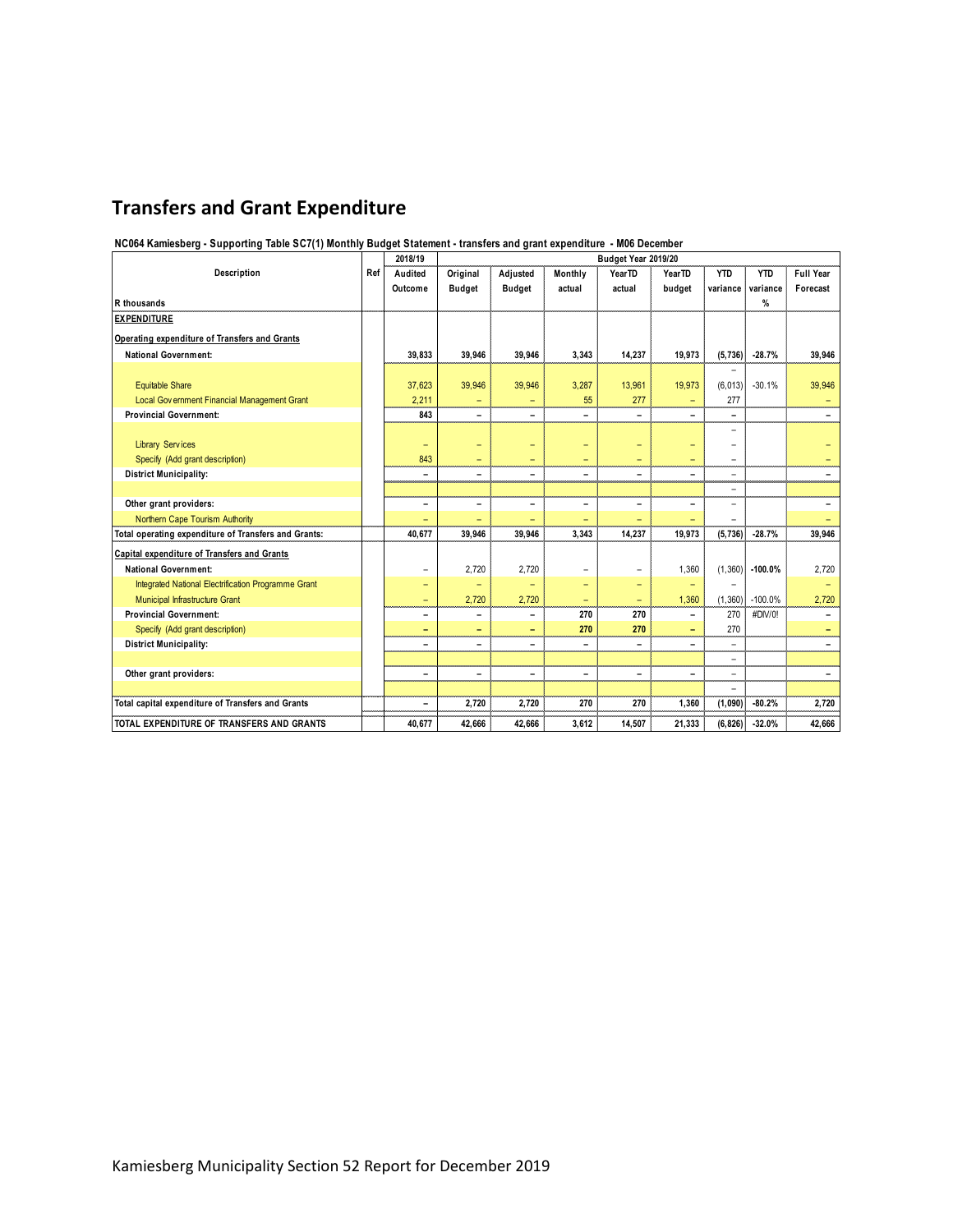# **Employee related Cost**

**NC064 Kamiesberg - Supporting Table SC8 Monthly Budget Statement - councillor and staff benefits - M06 December**

|                                                          | 2018/19<br>Budget Year 2019/20 |              |               |                |                |              |              |            |            |                          |
|----------------------------------------------------------|--------------------------------|--------------|---------------|----------------|----------------|--------------|--------------|------------|------------|--------------------------|
| Summary of Employee and Councillor remuneration          | Ref                            | Audited      | Original      | Adjusted       | Monthly        | YearTD       | YearTD       | <b>YTD</b> | <b>YTD</b> | <b>Full Year</b>         |
|                                                          |                                | Outcome      | <b>Budget</b> | <b>Budget</b>  | actual         | actual       | budget       | variance   | variance   | Forecast                 |
| R thousands                                              |                                |              |               |                |                |              |              |            | %          |                          |
|                                                          | $\mathbf{1}$                   | A            | B             | C              |                |              |              |            |            | D                        |
| <b>Councillors (Political Office Bearers plus Other)</b> |                                |              |               |                |                |              |              |            |            |                          |
| <b>Basic Salaries and Wages</b>                          |                                | 1,475        | 1,608         | 1,608          | 126            | 770          | 804          | (34)       | $-4%$      | 1,608                    |
| Pension and UIF Contributions                            |                                | 138          | 158           | 158            | 10             | 56           | 79           | (23)       | $-29%$     | 158                      |
| <b>Medical Aid Contributions</b>                         |                                | 49           | 104           | 104            | $\overline{4}$ | 27           | 52           | (25)       | $-49%$     | 104                      |
| Motor Vehicle Allow ance                                 |                                | 537          | 591           | 591            | 47             | 284          | 296          | (12)       | $-4%$      | 591                      |
| Cellphone Allow ance                                     |                                | 276          | 305           | 305            | 24             | 148          | 152          | (5)        | $-3%$      | 305                      |
| Housing Allow ances                                      |                                |              |               |                |                |              |              | $\equiv$   |            |                          |
| Other benefits and allow ances                           |                                |              |               |                |                |              |              |            |            |                          |
| Sub Total - Councillors                                  |                                | 2,476        | 2,765         | 2,765          | 211            | 1,284        | 1,383        | (99)       | $-7%$      | 2,765                    |
| % increase                                               | 4                              |              | 11.7%         | 11.7%          |                |              |              |            |            | 11.7%                    |
| <b>Senior Managers of the Municipality</b>               | 3                              |              |               |                |                |              |              |            |            |                          |
| Basic Salaries and Wages                                 |                                | 4,600        | 1,286         | 1,286          | 674            | 4,320        | 643          | 3,677      | 572%       | 1,286                    |
| Pension and UIF Contributions                            |                                | 392          | 237           | 237            | 95             | 568          | 119          | 450        | 379%       | 237                      |
| <b>Medical Aid Contributions</b>                         |                                | 83           | 101           | 101            | 29             | 173          | 50           | 122        | 242%       | 101                      |
| Ov ertime                                                |                                |              |               |                |                |              |              | ٠          |            |                          |
| Performance Bonus                                        |                                | 124          | 65            | 65             | 67             | 414          | 32           | 382        | 1179%      | 65                       |
| Motor Vehicle Allow ance                                 |                                | 455          | 402           | 402            | 50             | 299          | 201          | 98         | 49%        | 402                      |
| Cellphone Allow ance                                     |                                | 41           | 41            | 41             | 4              | 23           | 20           | 3          | 15%        | 41                       |
| Housing Allow ances                                      |                                | (52)         | 32            | 32             | 8              | 44           | 16           | 28         | 177%       | 32                       |
| Other benefits and allow ances                           |                                | $\mathbf{0}$ | $\mathbf{0}$  | $\overline{0}$ | $\mathbf{0}$   | $\mathbf{0}$ | $\mathbf{0}$ | (0)        | $-33%$     | $\pmb{0}$                |
| Payments in lieu of leave                                |                                | 17           | 129           | 129            | ÷,             | L,           | 65           | (65)       | $-100%$    | 129                      |
| Long service aw ards                                     |                                |              | Ξ             | ÷,             | $\equiv$       |              |              |            |            |                          |
| Post-retirement benefit obligations                      | $\overline{2}$                 |              |               |                |                |              |              |            |            |                          |
| Sub Total - Senior Managers of Municipality              |                                | 5,661        | 2,294         | 2,294          | 926            | 5,842        | 1,147        | 4,696      | 409%       | 2,294                    |
| % increase                                               | 4                              |              | $-59.5%$      | $-59.5%$       |                |              |              |            |            | $-59.5%$                 |
|                                                          |                                |              |               |                |                |              |              |            |            |                          |
| <b>Other Municipal Staff</b>                             |                                |              |               |                |                |              |              |            |            |                          |
| Basic Salaries and Wages                                 |                                | 11,814       | 15,367        | 15,276         | 855            | 4,949        | 7,683        | (2,734)    | $-36%$     | 15,276                   |
| Pension and UIF Contributions                            |                                | 1,774        | 2,606         | 2,606          | 105            | 639          | 1,303        | (664)      | $-51%$     | 2,606                    |
| <b>Medical Aid Contributions</b>                         |                                | 535          | 533           | 533            | 28             | 172          | 266          | (94)       | $-35%$     | 533                      |
| Ov ertime                                                |                                |              |               | 1,439          |                |              |              | $\equiv$   |            | 1,439                    |
| Performance Bonus                                        |                                | 1,138        | 1,318         |                | 81             | 336          | 659          | (323)      | $-49%$     | $\overline{\phantom{a}}$ |
| Motor Vehicle Allow ance                                 |                                | 440          | 434           | 434            | 38             | 225          | 217          | 8          | 4%         | 434                      |
| Cellphone Allow ance                                     |                                | 30           | 34            | 34             | $\overline{3}$ | 15           | 17           | (2)        | $-12%$     | 34                       |
| Housing Allow ances                                      |                                | 224          | 249           | 249            | 14             | 82           | 124          | (42)       | $-34%$     | 249                      |
| Other benefits and allow ances                           |                                | 1,563        | 2,150         | 221            | 125            | 931          | 1,075        | (145)      | $-13%$     | 221                      |
| Payments in lieu of leave                                |                                | 63           | 270           | 170            | 9              | 59           | 135          | (76)       | $-56%$     | 170                      |
| Long service aw ards                                     |                                | (36)         | 74            | 74             | $\overline{4}$ | 67           | 37           | 30         | 80%        | 74                       |
| Post-retirement benefit obligations                      | $\overline{2}$                 | 312          |               |                |                |              |              |            |            | Ξ                        |
| Sub Total - Other Municipal Staff                        |                                | 17,857       | 23,036        | 21,036         | 1,260          | 7,475        | 11,518       | (4, 043)   | $-35%$     | 21,036                   |
| % increase                                               | 4                              |              | 29.0%         | 17.8%          |                |              |              |            |            | 17.8%                    |
| <b>Total Parent Municipality</b>                         |                                | 25.994       | 28.095        | 26.095         | 2.397          | 14.602       | 14.048       | 554        | 4%         | 26.095                   |

**The percentage of employee related cost against total expenditure was at 55.95% for the 2rdQuarter of 2019-20.** 

Total Council Remuneration shows the municipality paid 46.44% up till December 2019 against the budget.

Senior managers show that the municipality paid 264.66% up till December 2019 against the budget but are classified as other municipal staff on the financial system.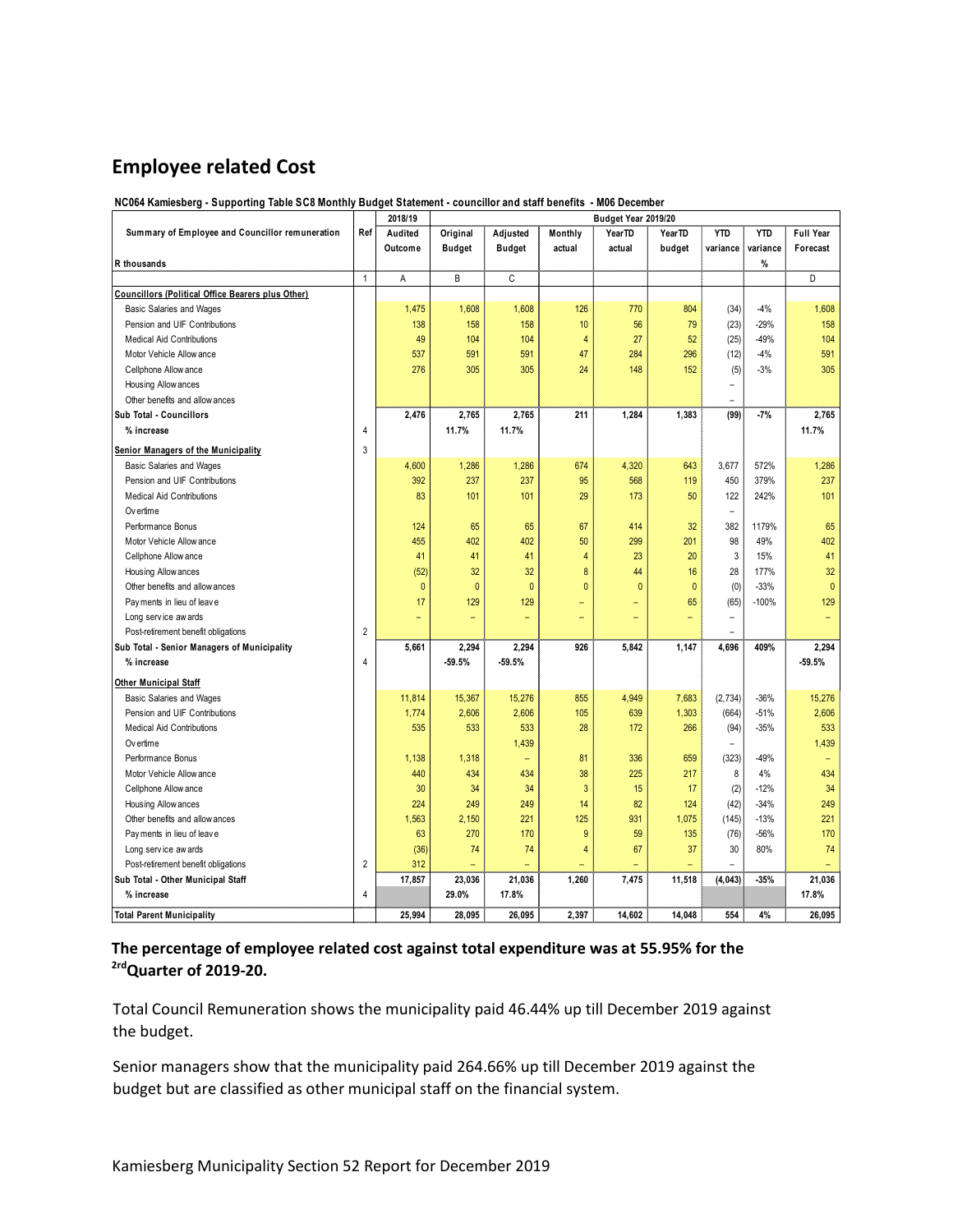Other municipal Staff shows that the municipality paid 35.54% up till December 2019.

In total the municipality paid more for employee related cost than budgeted 55.95%.

#### **SCM Procurement Process**

| TENDER REPORT 20192020 |                                                                 |                             |                                        |              |
|------------------------|-----------------------------------------------------------------|-----------------------------|----------------------------------------|--------------|
| <b>Tender Nommer</b>   | <b>Tender beskrywing</b>                                        | Suksesvolle Bidder          | Datum van Aanstellin Bedrag (Vat Incl) |              |
| 2018/2019              |                                                                 |                             |                                        |              |
| NCO64/TOO1/20192020    | Supply and delivery of materials in Kamieskroon                 | <b>Mjangus Construction</b> | 2019/08/14                             | 297,080.00   |
| NCO64/TOO2/20192020    | Construction of water supply pipelines and equiping of borehole | Xhwa promotions             | 2019/11/11                             | 2,787,242.45 |
|                        |                                                                 |                             |                                        |              |
|                        |                                                                 |                             |                                        |              |
|                        |                                                                 |                             |                                        |              |
|                        |                                                                 |                             |                                        |              |
|                        |                                                                 |                             |                                        |              |
|                        |                                                                 |                             |                                        |              |
|                        |                                                                 |                             |                                        |              |
|                        |                                                                 |                             |                                        |              |
|                        |                                                                 |                             |                                        |              |
|                        |                                                                 |                             |                                        |              |
|                        |                                                                 |                             |                                        |              |
|                        |                                                                 |                             |                                        |              |
|                        |                                                                 |                             |                                        |              |

#### **Comments**

Funds for Capital Projects for the 2019/2020 financial year was from MIG.

**PREPARED BY: Rose Cloete Senior Accountant DATE: 12 February 2020 REVIEWED BY: Tumelo Diphokoje Chief Financial Officer DATE: 12 February 2020**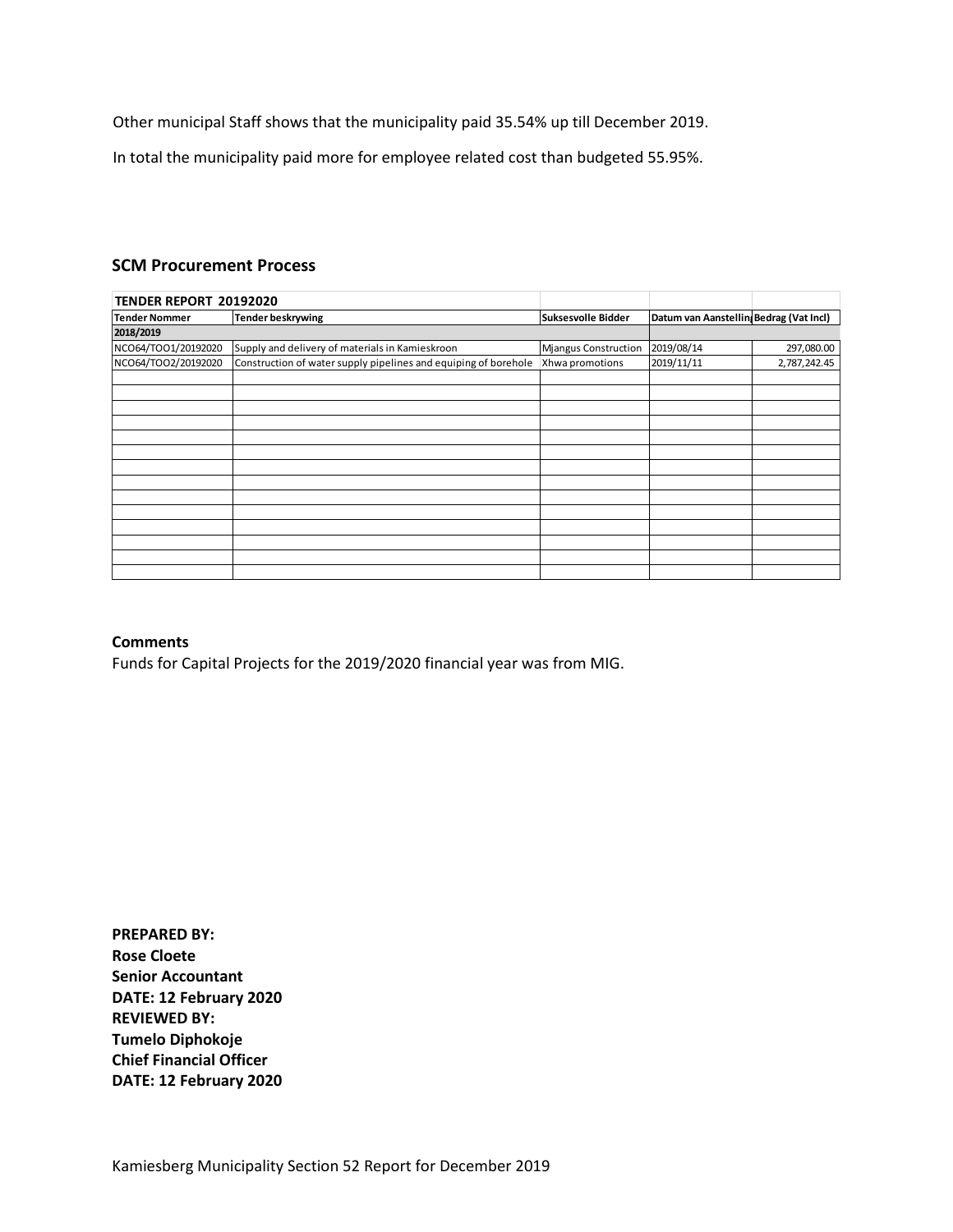## **KAMIESBERG MUNICIPALITY QUALITY CERTIFICATE**

I ……………………………………………., the Municipal Manager of Kamiesberg Municipality, hereby certify that the quarterly report on the implementation of the budget and financial state affairs of the municipality for the quarter ending 31 December 2019 has been prepared in accordance with the Section 52 of the Municipal Finance Management Act and regulations made under hat Act.

Print name: …………………………………………………………...

Municipal Manager of Kamiesberg Municipality

Signature: ………………………………………………………….

Date: ………………………………………………………………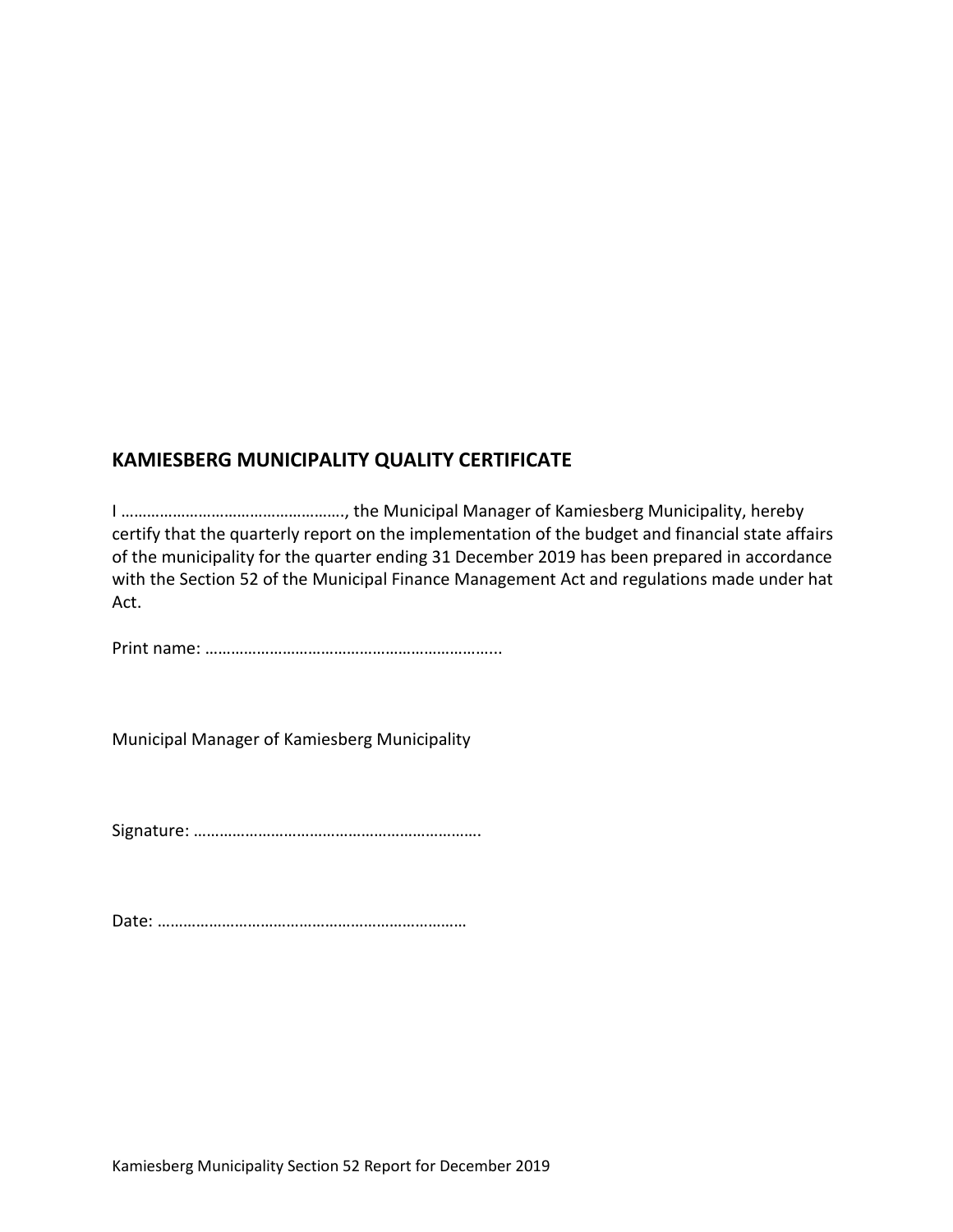# **Annexure A Reports and reportable matters The Mayor of a municipality –**

(a) must provide general political guidance, over the fiscal and financial affairs of the municipality.

(b) In providing such general political guidance, may monitor and to the extent provided in this Act, oversee the exercise of responsibilities assigned in terms of this Act to the accounting officer and the chief financial officer, but may not interfere in the exercise of those responsibilities;

(c) Must take all reasonable steps to ensure that the municipality performs its constitutional and statutory functions within the limits of the municipality's approved budget

(d) Must, within 30 days' report to the council on the implementation of the budget and the financial state of affairs of the municipality; and

(e) Must exercise the other powers and perform the other duties assigned to the Mayor in terms of this Act or delegated by the council to the Mayor